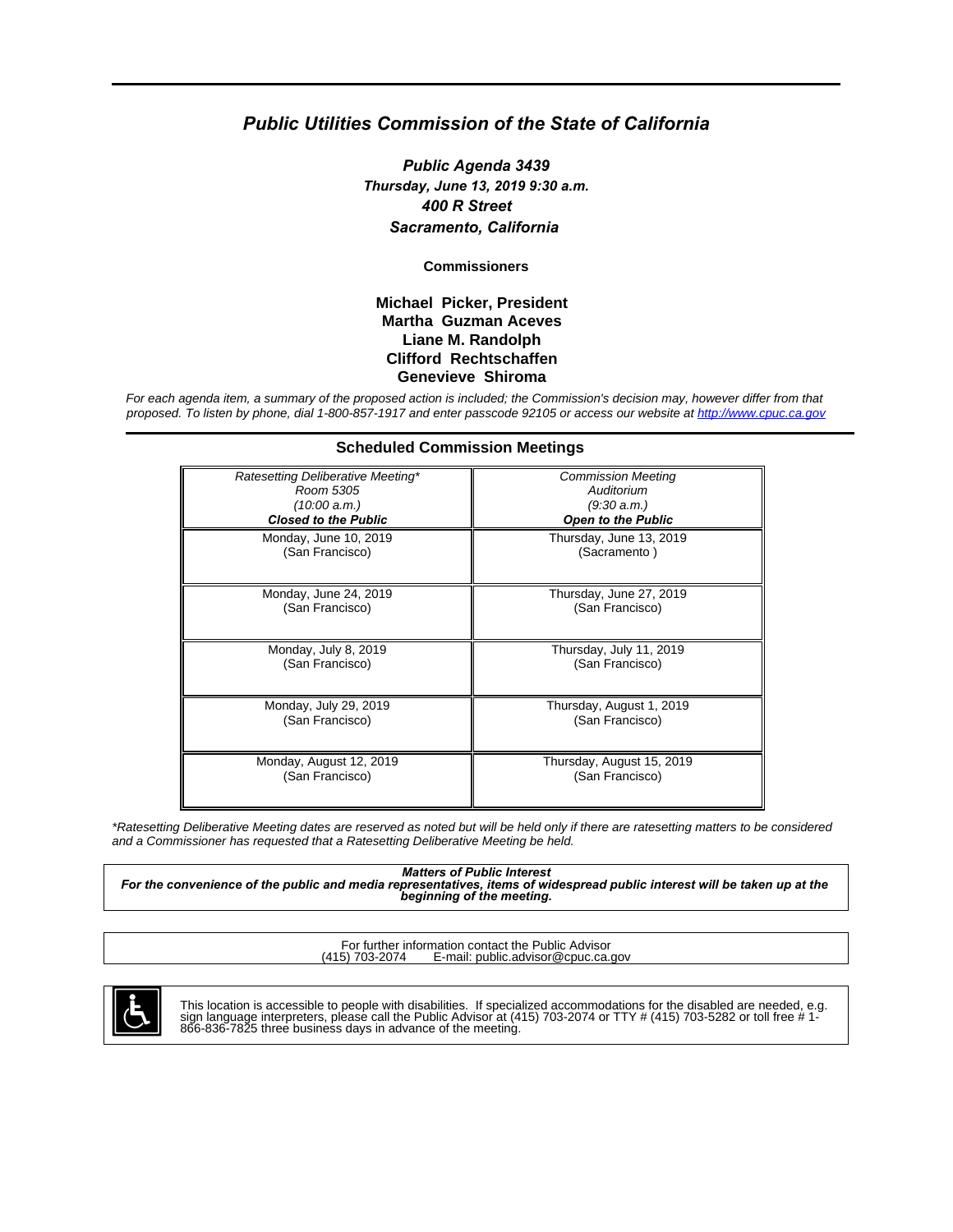# **PUBLIC COMMENT**

The following items are not subject to public comment:

- All items on the closed session agenda.
- 17, 18

#### **Public Comment**

#### **Consent Agenda**

Items shown on the Consent Agenda will be taken up and voted on as a group in one of the first items of business of each Commission meeting. Items may be removed from the Consent Agenda for discussion on the Regular Agenda at the request of any Commissioner prior to the meeting.

# **Consent Agenda - Orders and Resolutions**

# 1 **Preliminary Categorizations and Hearing Determinations for Recently Filed Formal Applications**

[17474] Res ALJ 176-3439

# **PROPOSED OUTCOME:**

• Ratification of preliminary determination of category for proceeding initiated by application. The preliminary determinations are pursuant to Rule 7.1 of the Commission's Rules of Practice and Procedure.

# **ESTIMATED COST:**

• None.

<http://docs.cpuc.ca.gov/SearchRes.aspx?docformat=ALL&docid=298914403>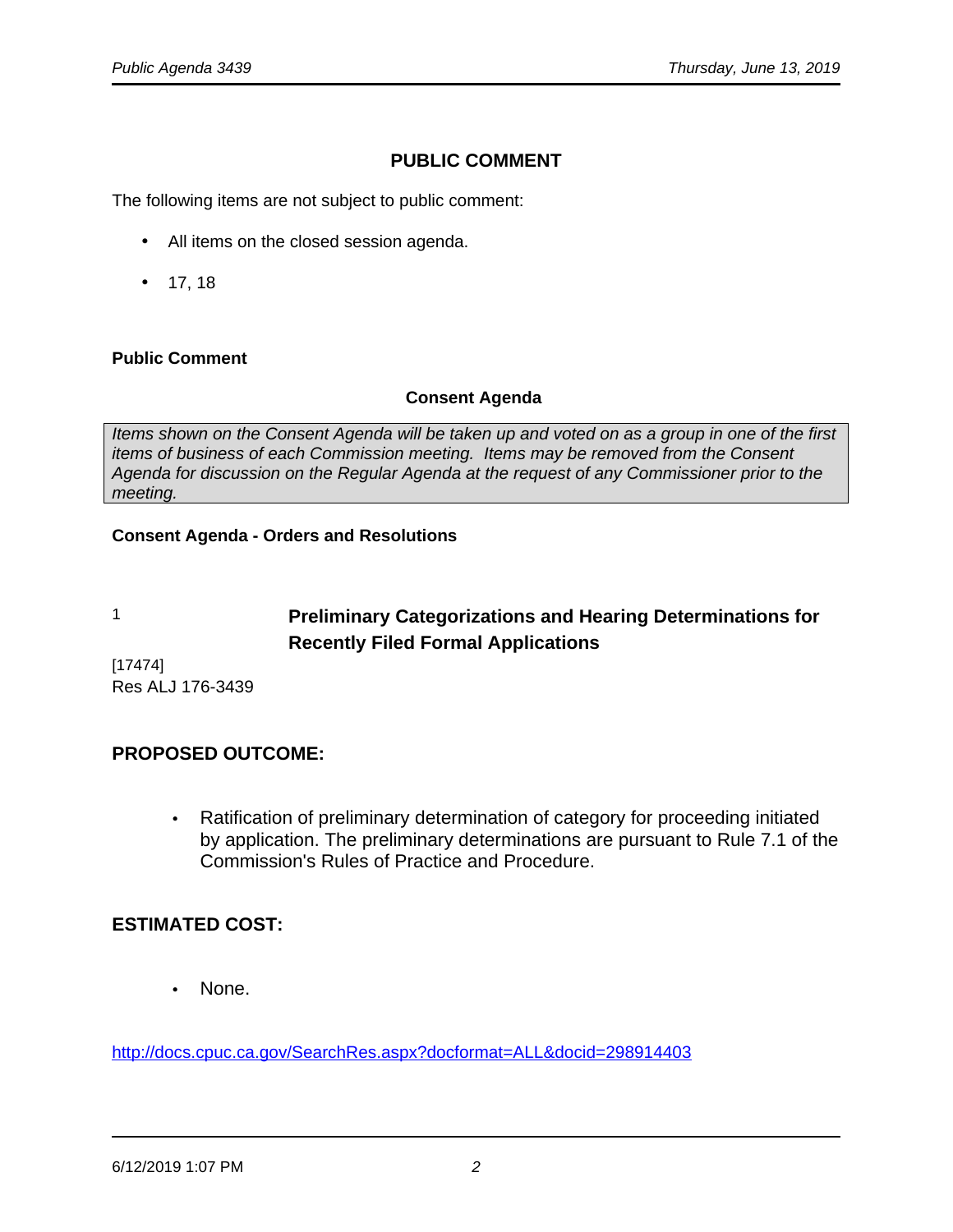2 **Rescinds Portions of Resolutions T-17506 Brierwood Court, T-17515 Monticelli, Rancho Park, Royal Court, and T-17514 Rolling Hills Apartments Broadband Public Housing Account Infrastructure Projects Rescinding Grant Funds in the Amount of \$163,173**

[17249] Res T-17639

#### **PROPOSED OUTCOME:**

• Rescinds grant funds for five Broadband Public Housing Account infrastructure projects, Brierwood Court, Monticelli, Rancho Park, Royal Court, and Rolling Hills Apartments.

#### **SAFETY CONSIDERATIONS:**

• No safety considerations are associated with this resolution.

# **ESTIMATED COST:**

• There are no costs associated with implementation of this resolution.

<http://docs.cpuc.ca.gov/SearchRes.aspx?docformat=ALL&docid=298178760> Pub. Util. Code § 311 – This item was mailed for Public Comment.

Agenda 3435, Item 22 3/28/2019 (Guzman Aceves); Agenda 3436, Item 7 4/25/2019 (Guzman Aceves); Agenda 3437, Item 2 5/16/2019 (Rechtschaffen); Agenda 3438, Item 2 5/30/2019 (Staff)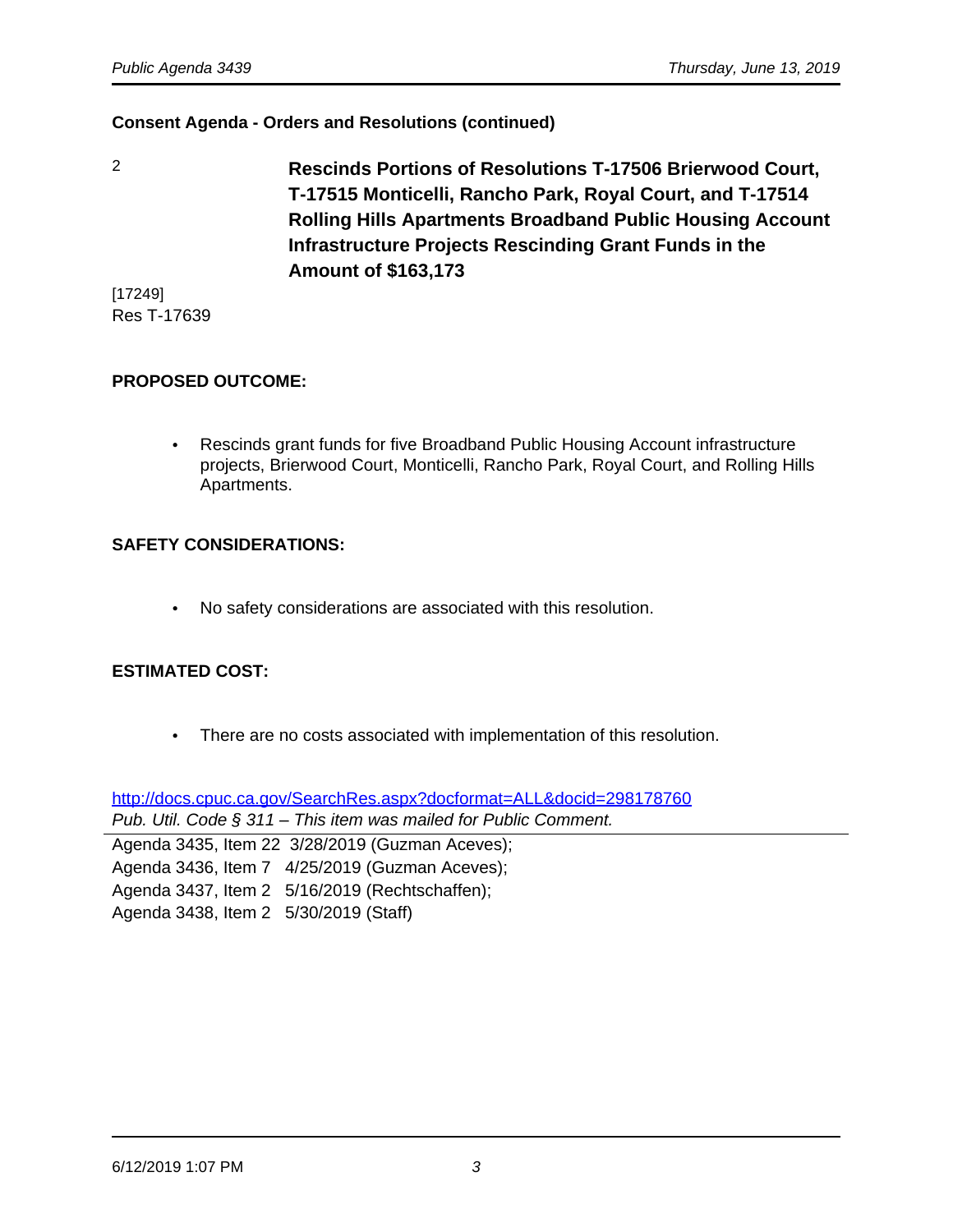3 **Liberty Utilities (CalPeco Electric) LLC Application to Recover Costs Recorded in the Catastrophic Event Memorandum Account Related to 2017 Winter Storms**

[17278]

A.17-10-018

Application of Liberty Utilities (CalPeco Electric) LLC for Authority to Recover Costs Recorded in its Catastrophic Event Memorandum Account.

# **PROPOSED OUTCOME:**

- Approves \$3,598,919.18 in Catastrophic Event Memorandum Account (CEMA) related costs as a result of 2017 winter storms.
- Closes the proceeding.

# **SAFETY CONSIDERATIONS:**

• Approval of CEMA-incurred costs allows Liberty to provide safe and reliable electric service as required by Pub. Util. Code § 451.

# **ESTIMATED COST:**

• \$3,598,929.18.

(Comr Guzman Aceves - Judge Jungreis - Judge Semcer) <http://docs.cpuc.ca.gov/SearchRes.aspx?docformat=ALL&docid=299263189> Pub. Util. Code § 311 – This item was mailed for Public Comment. Pub. Util. Code §1701.1 -- This proceeding is categorized as Ratesetting. Agenda 3437, Item 5 5/16/2019 (Staff)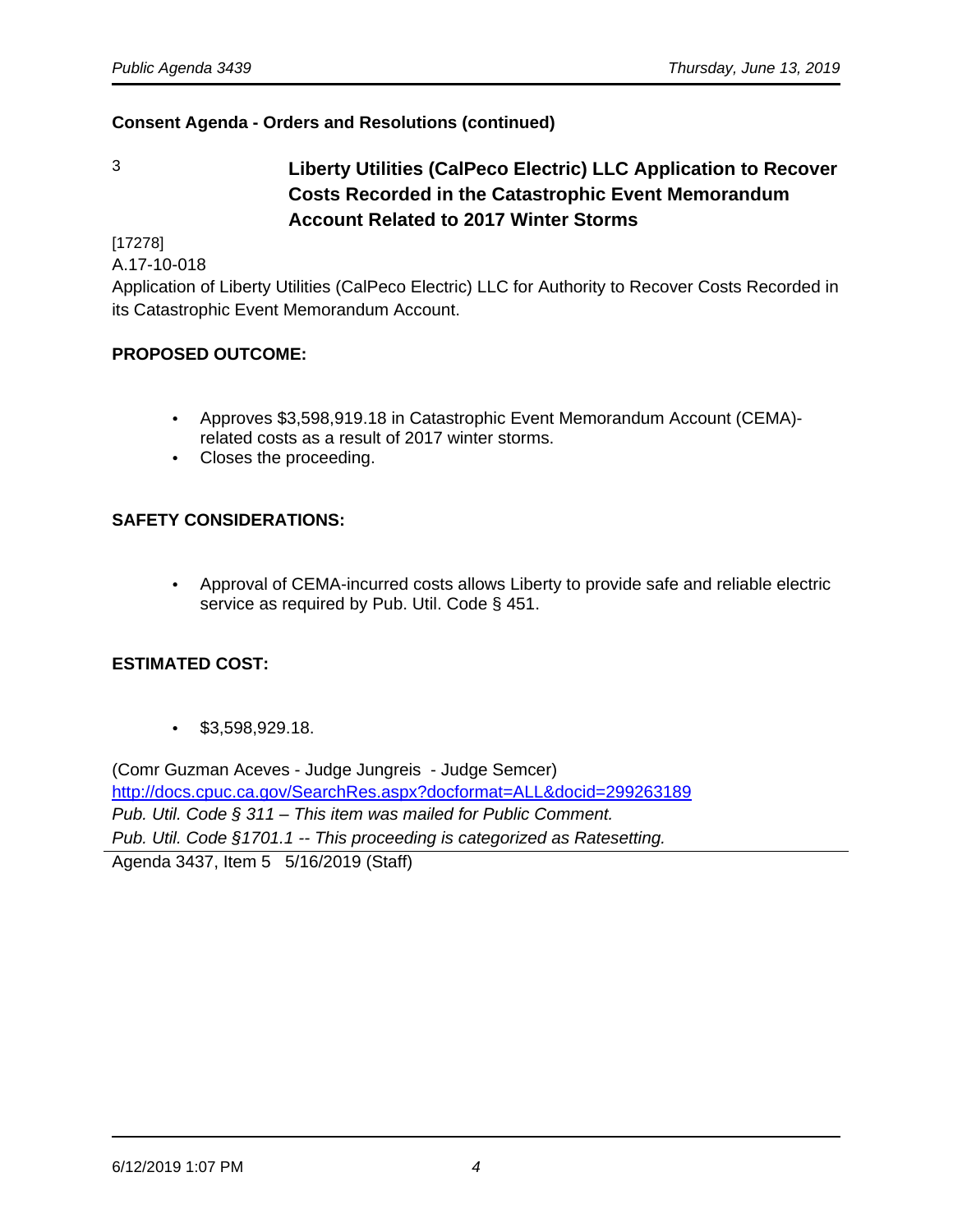- 
- 4 **Pacific Gas and Electric Company, Southern California Edison Company, and San Diego Gas & Electric Company Requests for Pro-Forma Contract for Soliciting Distributed Energy Resources**

[17389]

Res E-5004, Pacific Gas and Electric Company AL 5434-E, Southern California Edison Company AL 3900-E, and San Diego Gas & Electric Company AL 3308-E filed November 21, 2018 - Related matters.

#### **PROPOSED OUTCOME:**

- Approves with modifications Pacific Gas and Electric Company AL 5434-E, Southern California Edison Company AL 3900-E, and San Diego Gas & Electric Company AL 3308-E requesting approval of a technology-neutral pro forma contract for soliciting distributed energy resources for distribution deferral under the Competitive Solicitation Framework.
- Clarifies provisions that apply to all three utilities.
- Resolves and clarifies issues specific to each Utility's Technology Neutral Pro Forma Contract.

#### **SAFETY CONSIDERATIONS:**

There is no direct impact on safety.

#### **ESTIMATED COST:**

• There is no cost impact.

<http://docs.cpuc.ca.gov/SearchRes.aspx?docformat=ALL&docid=300852214> Pub. Util. Code § 311 – This item was mailed for Public Comment.

Agenda 3438, Item 9 5/30/2019 (Rechtschaffen)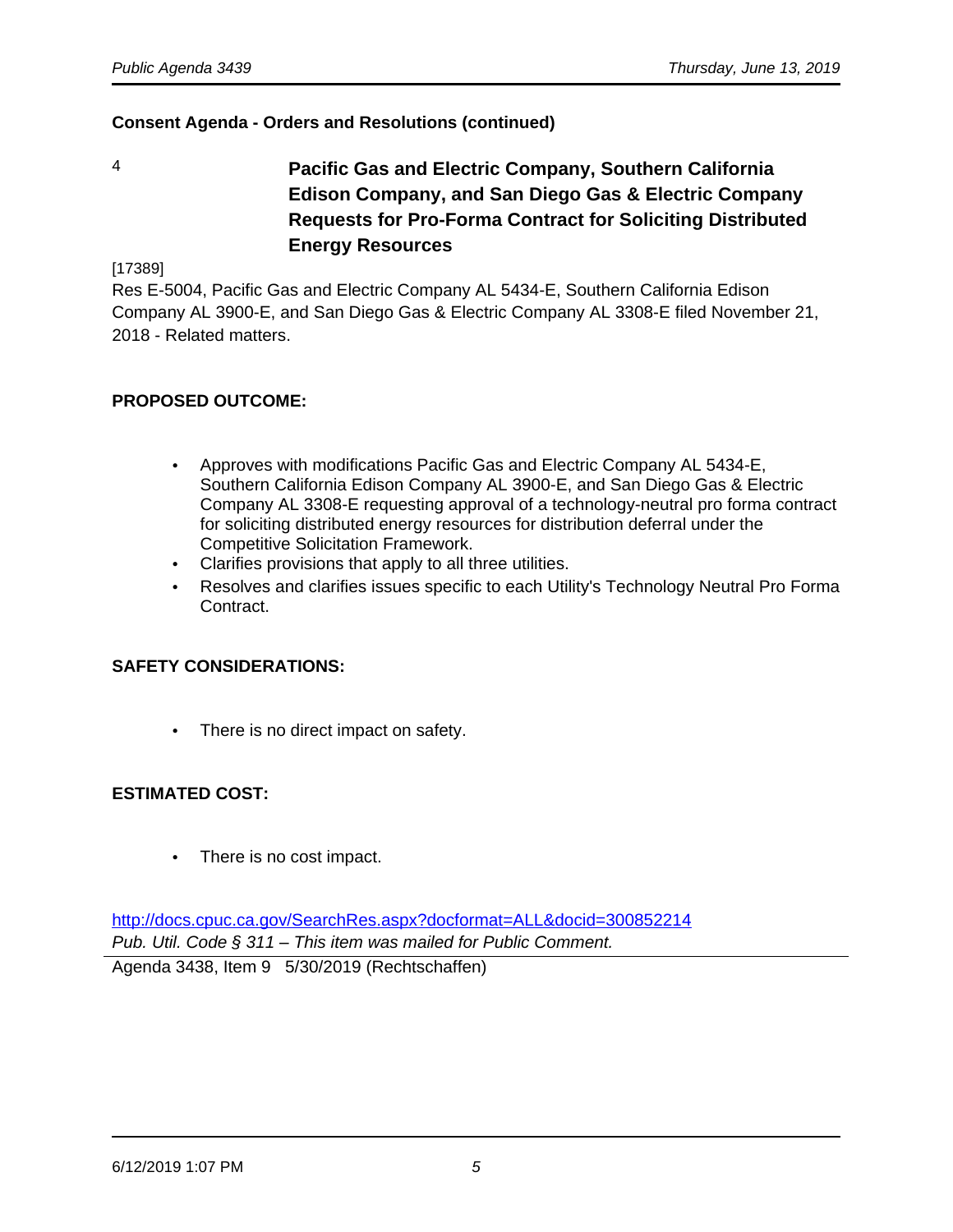5 **Guidance to Investor-Owned Utilities for California Alternate Rates for Energy and Energy Savings Assistance Program Applications Post 2020 and Resolution of the Public Advocates' Petition for Modification**

#### [17410]

A.14-11-007, A.14-11-009, A.14-11-010, and A.14-11-011 - Related matters.

Application of Southern California Edison Company for Approval of its Energy Savings Assistance and California Alternate Rates for Energy Programs and Budgets for Program Years 2015-2017. Consolidated applications include San Diego Gas & Electric Company, Pacific Gas and Electric Company, and Southern California Gas Company.

#### **PROPOSED OUTCOME:**

- Issues guidance to Investor-Owned Utilities Pacific Gas and Electric Company, Southern California Edison Company, San Diego Gas & Electric Company and Southern California Gas Company for California Alternate Rates for Energy (CARE) and Energy Savings Assistance (ESA) Program Applications Post 2020.
- Adopts a funding level, should funding be required, to bridge the period between authorized funding for the current 2017-2020 CARE and ESA program and authorization of post-2020 CARE and ESA Programs.
- Denies the Petition for Modification filed by the Public Advocates Office.
- Closes the proceeding.

#### **SAFETY CONSIDERATIONS:**

• There are no safety issues associated with this decision.

#### **ESTIMATED COST:**

• No costs authorized above existing 2017-2020 CARE and ESA funding.

(Comr Rechtschaffen - Judge MacDonald) <http://docs.cpuc.ca.gov/SearchRes.aspx?docformat=ALL&docid=299226287> Pub. Util. Code § 311 – This item was mailed for Public Comment. Pub. Util. Code §1701.1 -- This proceeding is categorized as Ratesetting. Agenda 3438, Item 21 5/30/2019 (Staff)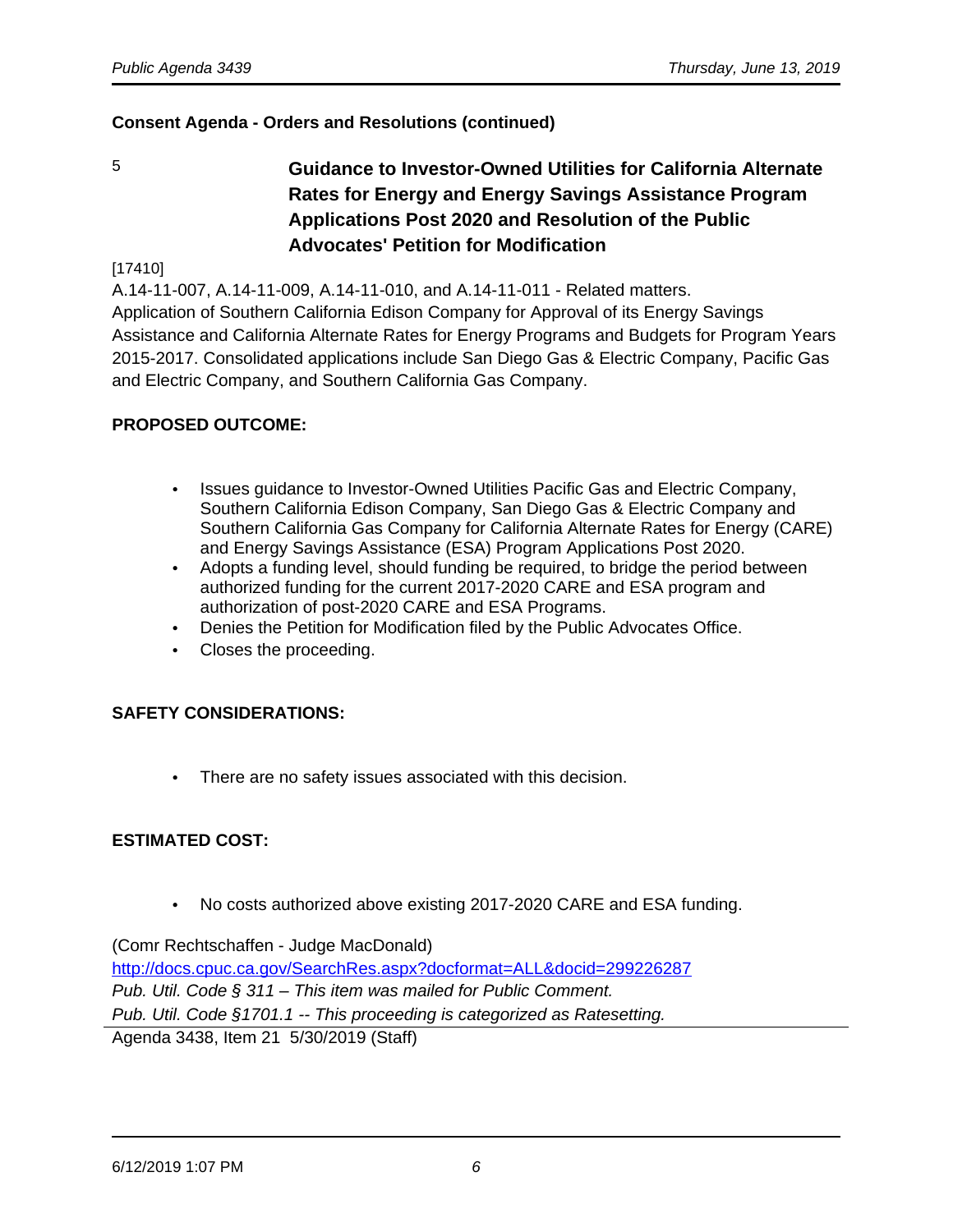6 **Confirmation of Candidates for Appointment to the Diablo Canyon Independent Safety Committee for a Three-Year Term Beginning July 1, 2019**

[17423] Res E-5001

# **PROPOSED OUTCOME:**

• The California Public Utilities Commission (CPUC) ratifies the President's selection of three candidates for consideration by the California Attorney General for appointment to the Diablo Canyon Independent Safety Committee (DCISC).

# **SAFETY CONSIDERATIONS:**

• The DCISC reviews operations at Pacific Gas and Electric Company's Diablo Canyon Power Plant for the purpose of assessing the safety of current operations and suggesting recommendations for continued safe operations. The appointed candidates will serve a three-year term on the DCISC.

# **ESTIMATED COST:**

• All ongoing DCISC costs were funded previously. Ratification of the CPUC President's selection of candidates for appointment to the DCISC will not result in any additional costs.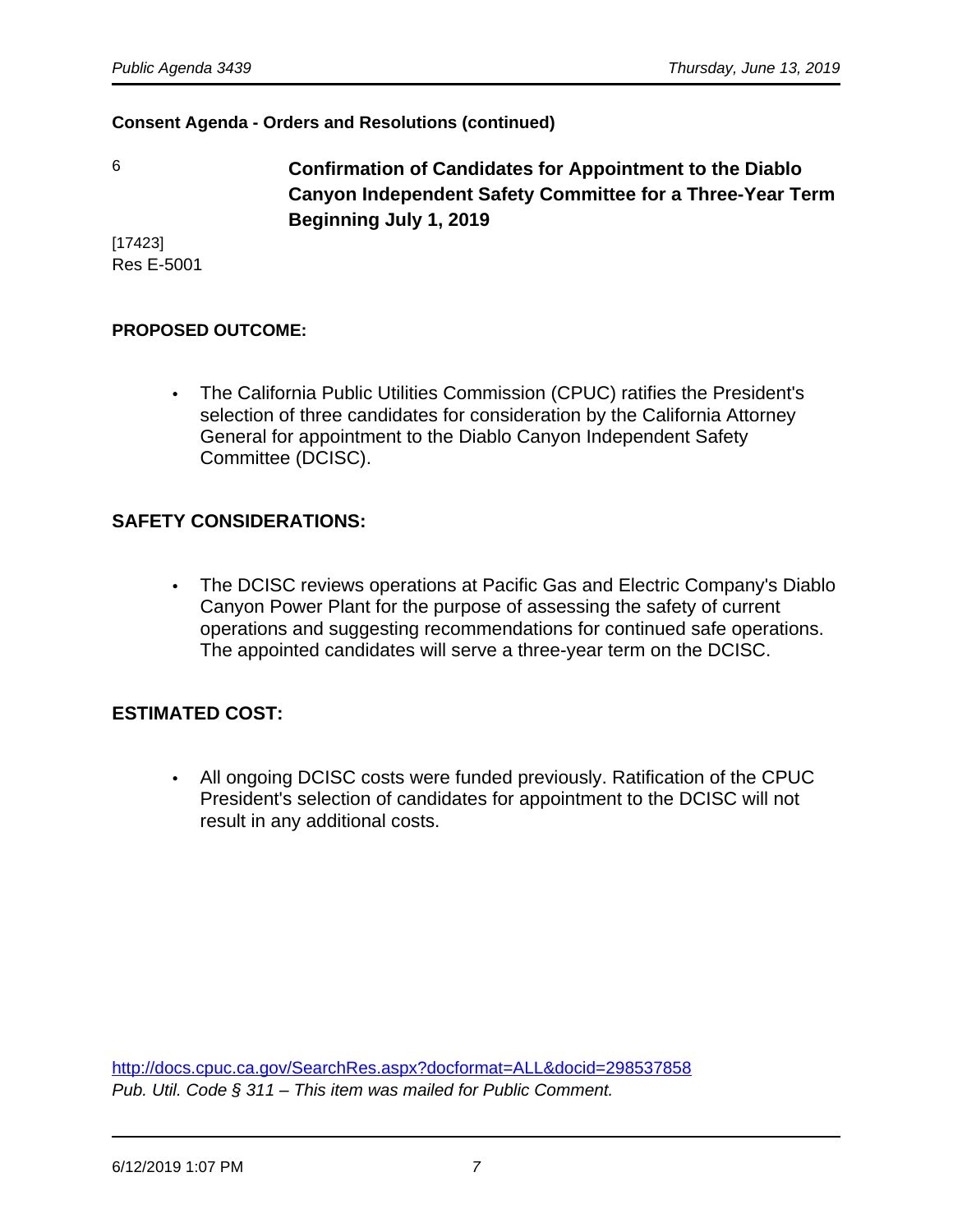# 7 **Investigation into the Safety Culture of Pacific Gas & Electric Company and Pacific Gas & Electric Corporation Re: Corporate Governance**

[17426]

I.15-08-019

Order Instituting Investigation on the Commission's Own Motion to Determine Whether Pacific Gas and Electric Company and PG&E Corporation's Organizational Culture and Governance Prioritize Safety.

# **PROPOSED OUTCOME:**

- Pacific Gas & Electric Company (PG&E) and Pacific Gas & Electric Corporation (PG&E Corp.) are directed to provide information about the safety experience and qualifications of members of their board of directors.
- The Commission is establishing a Commission Advisory Panel on Corporate Governance.
- This proceeding remains open.

#### **SAFETY CONSIDERATIONS:**

• This decision may have an indirect positive impact on safety by examining the safety experience and qualifications of the board of PG&E and PG&E Corp. and by making additional expertise on corporate governance available to the Commission.

#### **ESTIMATED COST:**

• There are no costs associated with this proceeding.

(Comr Picker - Judge Allen)

<http://docs.cpuc.ca.gov/SearchRes.aspx?docformat=ALL&docid=301140469> Pub. Util. Code § 311 – This item was mailed for Public Comment. Pub. Util. Code §1701.1 -- This proceeding is categorized as Ratesetting.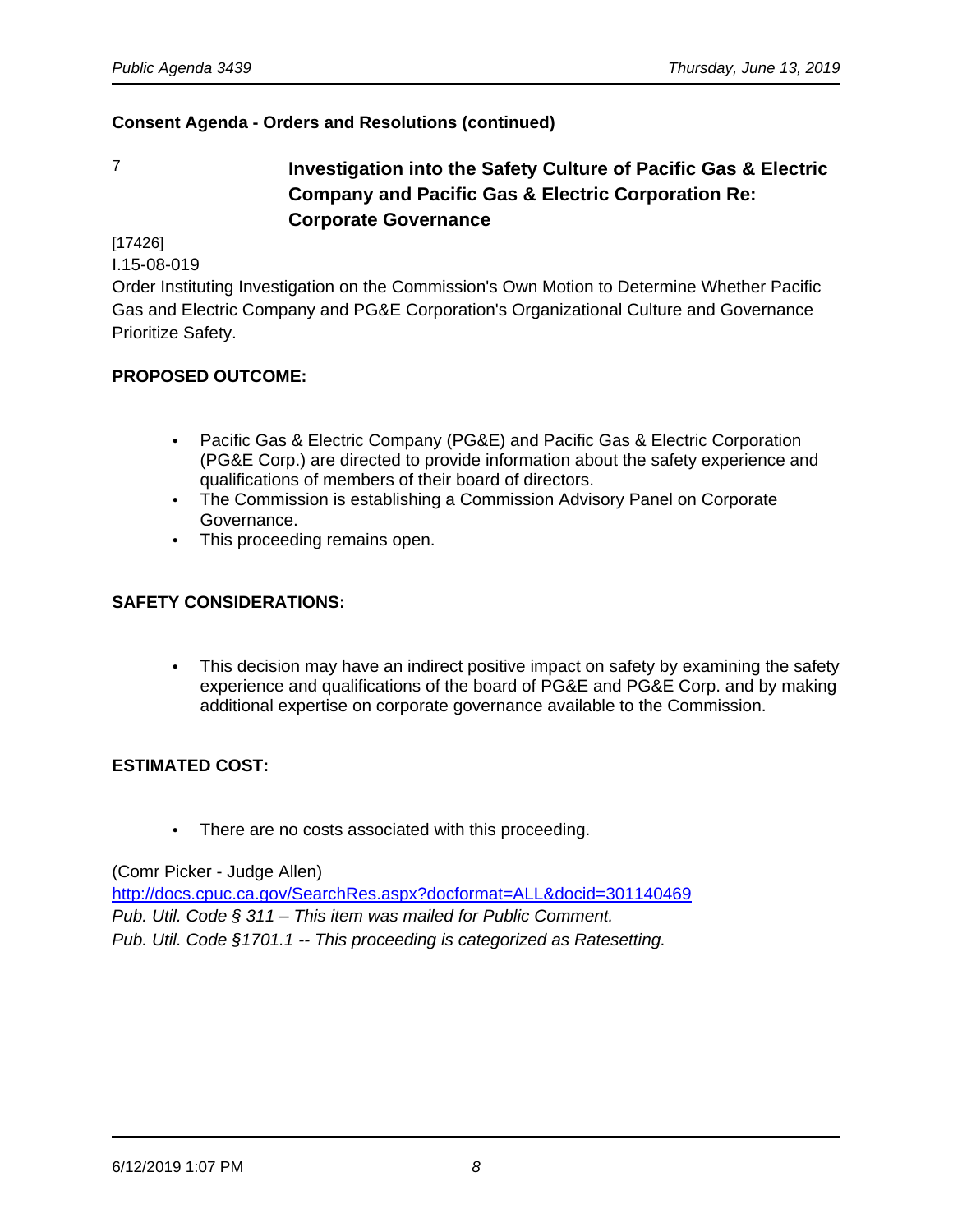8 **Approves a Categorical Exemption Prepared in Compliance with the California Environmental Quality Act for the Beasore/Central Camp Unserved and Underserved Broadband Project** 

[17429] Res T-17653

# **PROPOSED OUTCOME:**

• Authorizes the release of California Advanced Services Fund (CASF) grant funding to the Ponderosa Telephone Company to construct the Beasore/Central Camp Project.

# **SAFETY CONSIDERATIONS:**

• The Beasore/Central Camp Project will extend high-speed internet service to 3.49 square miles covering the Beasore and Central Camp communities of unincorporated Madera County and provide safety-enhancing landline telephone service in an area where there currently is none.

#### **ESTIMATED COST:**

• The Commission adopted Resolution T-17424 on December 19, 2013, conditionally authorizing a CASF grant of \$1,755,042 to Ponderosa Telephone Company to construct the Beasore/Central Camp Project.

<http://docs.cpuc.ca.gov/SearchRes.aspx?docformat=ALL&docid=289691650> Pub. Util. Code § 311 – This item was mailed for Public Comment.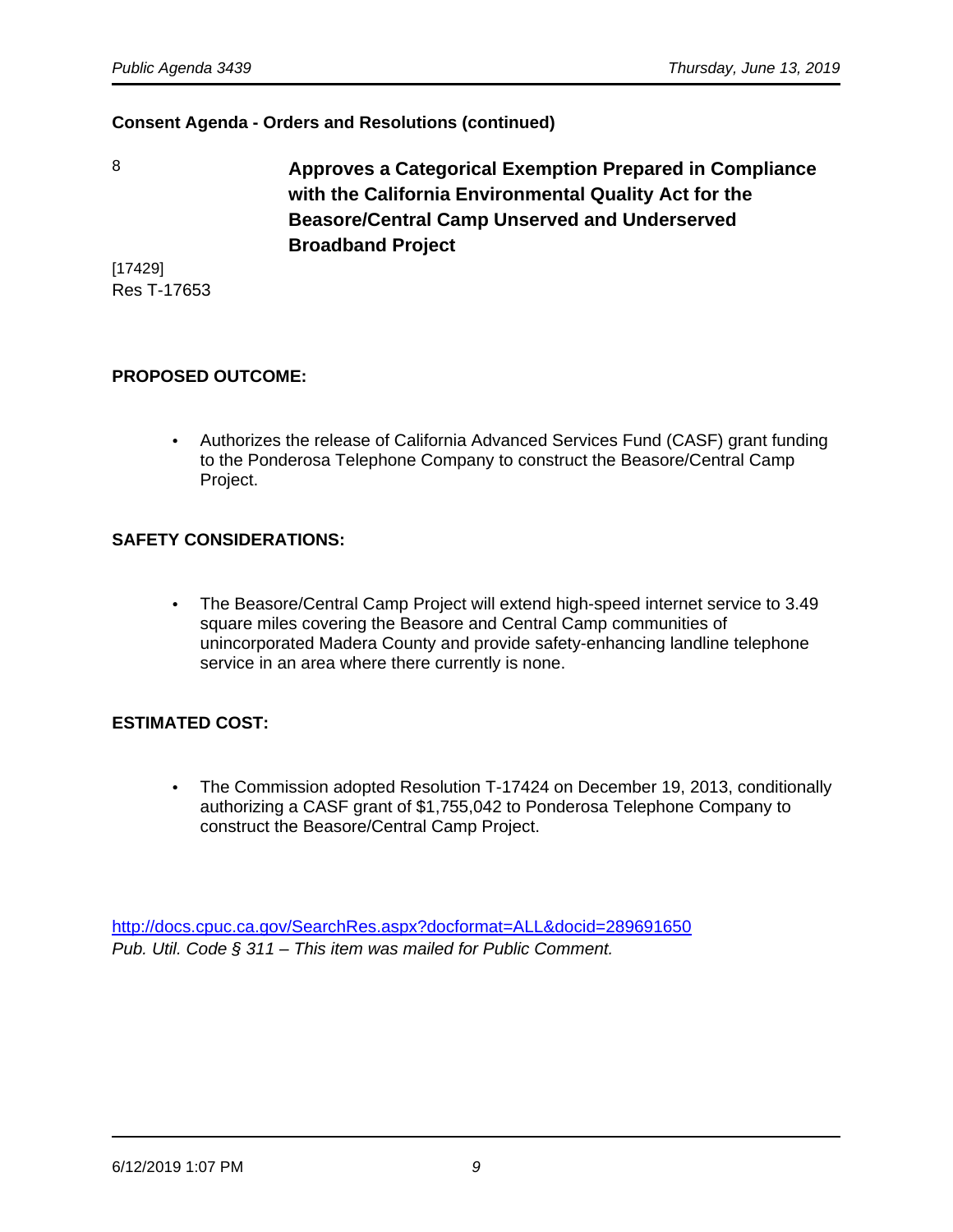# 9 **San Diego Gas & Electric Company Requesting Compliance Review and Approval of its Contract Administration, Least-Cost Dispatch and Power Procurement Activities for 2017**

#### [17432] A.18-06-002

Application of San Diego Gas & Electric Company for Approval of: (i) Contract Administration, Least-Cost Dispatch and Power Procurement Activities in2017, (ii) Costs Related to those Activities Recorded to the Energy Resource Recovery Account and Transition Cost Balancing Account in 2017 and (iii) Costs Recorded in Related Regulatory Accounts in 2017.

# **PROPOSED OUTCOME:**.

- Approves the application of San Diego Gas & Electric Company (SDG&E) for review and approval of (i) contract administration, least-cost dispatch and power procurement activities in 2017 and costs related to the Energy Resource Recovery Account (ERRA), Transition Cost Balancing Account, Local Generation Balancing Account, New Environmental Regulatory Balancing Account, Independent Evaluator Memorandum Account, Litigation Cost Memorandum Account, Green Tariff Marketing Education & Outreach Memorandum Account, Green Tariff Shared Renewables Administrative Cost Memorandum Account, Enhanced Community Renewable ME&O Memorandum Account and Renewables Portfolio Standard Cost Memorandum Account.
- This proceeding is closed.

# **SAFETY CONSIDERATIONS:**

• There are no safety implications in this proceeding.

#### **ESTIMATED COST:**

• SDG&E is not seeking cost recovery at this time. Rather SDG&E requests to defer cost recovery to its next-filed ERRA forecast proceeding.

(Comr Guzman Aceves - Judge Kelly) <http://docs.cpuc.ca.gov/SearchRes.aspx?docformat=ALL&docid=298846515> Pub. Util. Code § 311 – This item was mailed for Public Comment. Pub. Util. Code §1701.1 -- This proceeding is categorized as Ratesetting.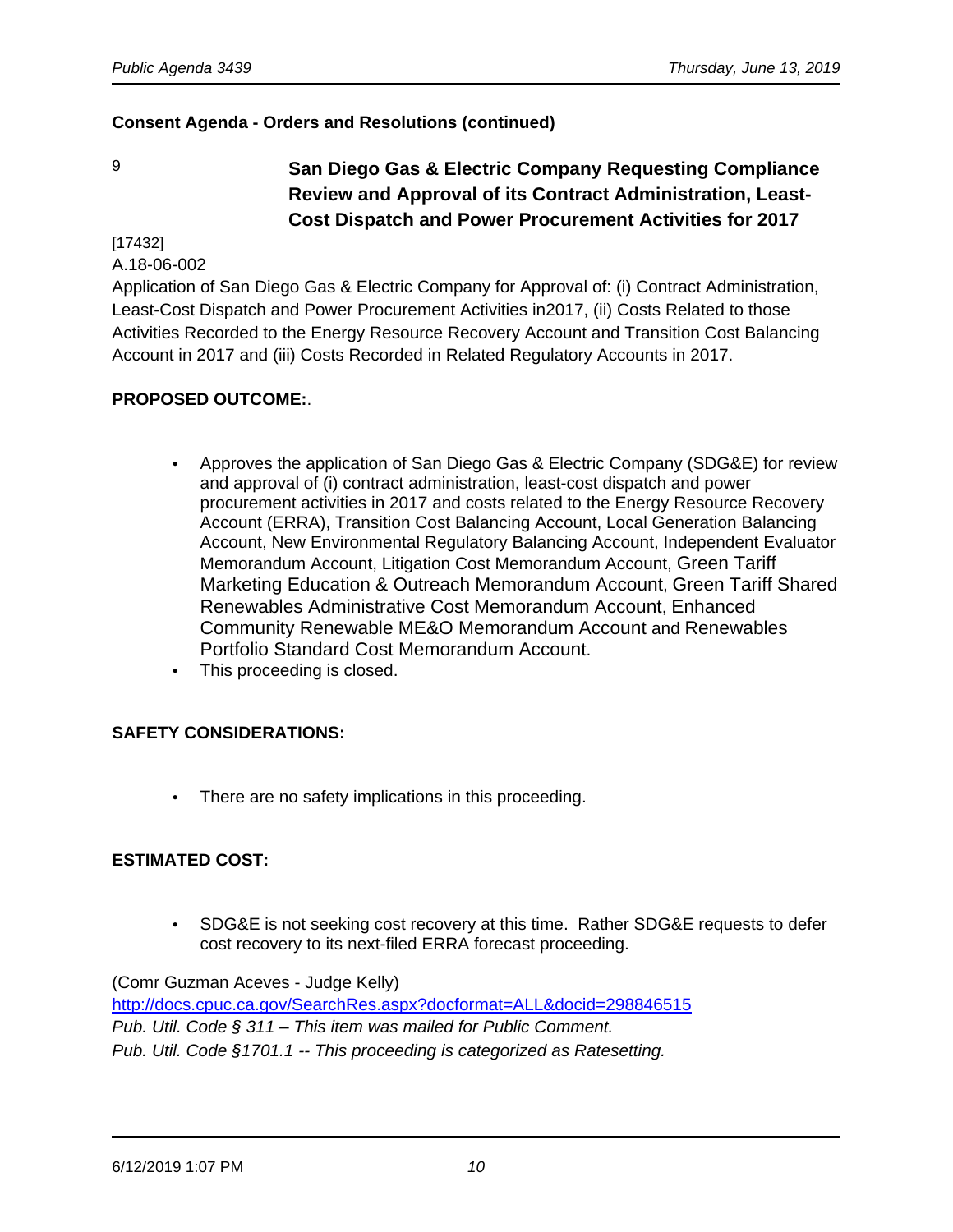# 10 **Remaining Issues in San Jose Water Company General Rate Case**

[17433]

A.18-01-004

In the Matter of the Application of San Jose Water Company for an Order authorizing it to increase rates charged for water service by \$34,288,100 or 9.76% in 2019, by \$14,231,800 or 3.70% in 2020, and by \$20,581,700 or 5.17% in 2021.

# **PROPOSED OUTCOME:**

- Denies San Jose Water Company's (SJWC) request for a fully decoupled Water Rate Adjustment Mechanism.
- Approves SJWC's request to recover the balance in its hydro generation R&D development account.
- Closes the proceeding.

# **SAFETY CONSIDERATIONS:**

• There are no safety issues raised by this decision.

#### **ESTIMATED COST:**

• Memorandum account balance as of September 30, 2016, will be charged to ratepayers. The balance is less than or equal to \$1,243,363.

(Comr Randolph - Judge Bemesderfer)

<http://docs.cpuc.ca.gov/SearchRes.aspx?docformat=ALL&docid=301111665> Pub. Util. Code § 311 – This item was mailed for Public Comment. Pub. Util. Code §1701.1 -- This proceeding is categorized as Ratesetting.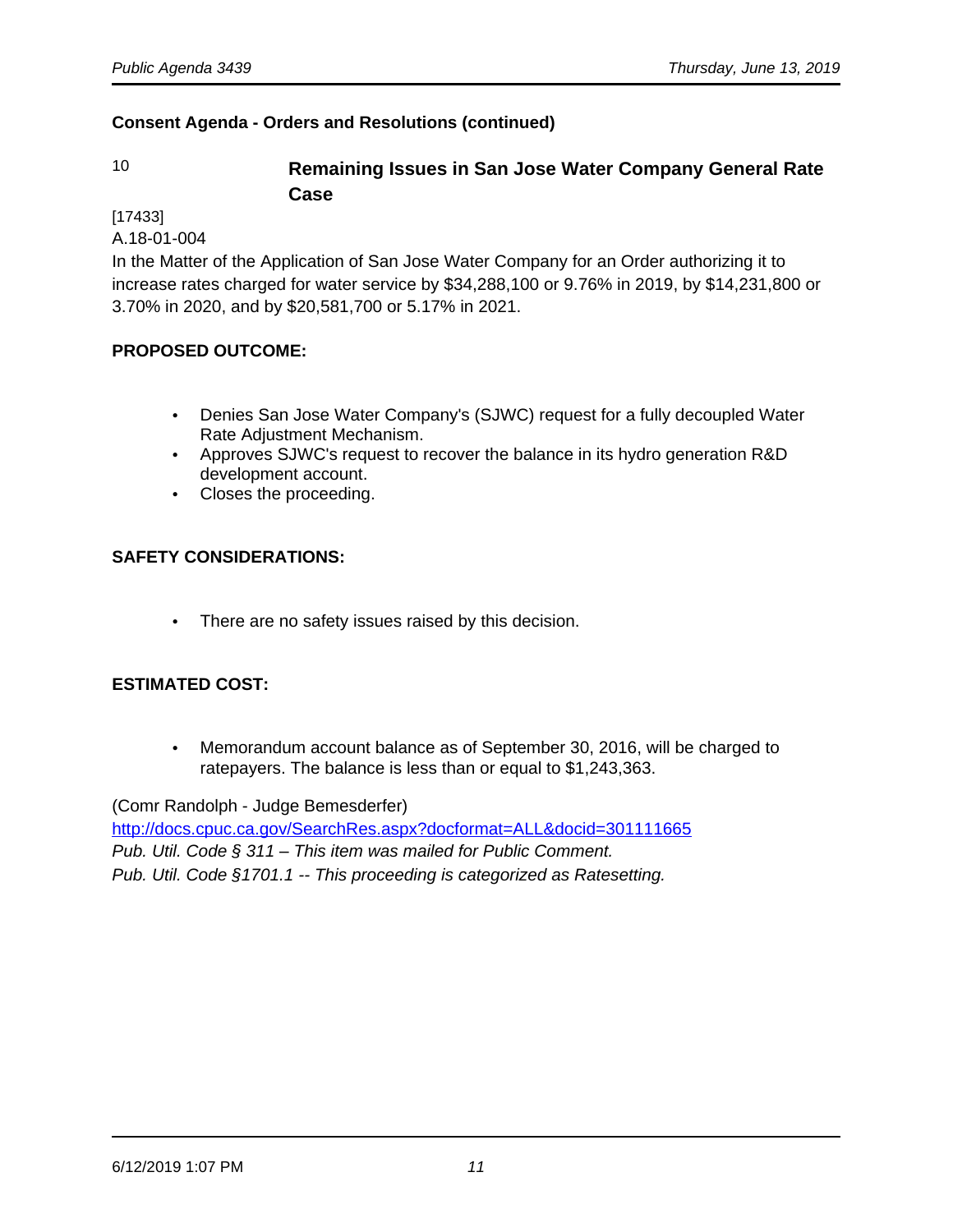# 11 **Metro Gold Line Foothill Extension Construction Authority to Construct Two Light Rail Tracks in the City of La Verne**

[17459]

A.18-05-023

Application of the Metro Gold Line Foothill Extension Construction Authority for an order authorizing construction of two light rail tracks and one SCRRA track and one freight track at White Avenue highway-rail crossing in the City of La Verne in Los Angeles County, California.

# **PROPOSED OUTCOME:**

- Grants the application of Metro Gold Line Construction Authority to construct two light rail tracks, one Southern California Regional Rail Authority track and one freight track at White Avenyue in the City of La Verne.
- Closes the proceeding.

# **SAFETY CONSIDERATIONS:**

• There are no unresolved safety considerations.

# **ESTIMATED COST:**

• None as a result of this decision.

(Comr Randolph - Judge Burcham) <http://docs.cpuc.ca.gov/SearchRes.aspx?docformat=ALL&docid=273642299> Pub. Util. Code §1701.1 -- This proceeding is categorized as Ratesetting.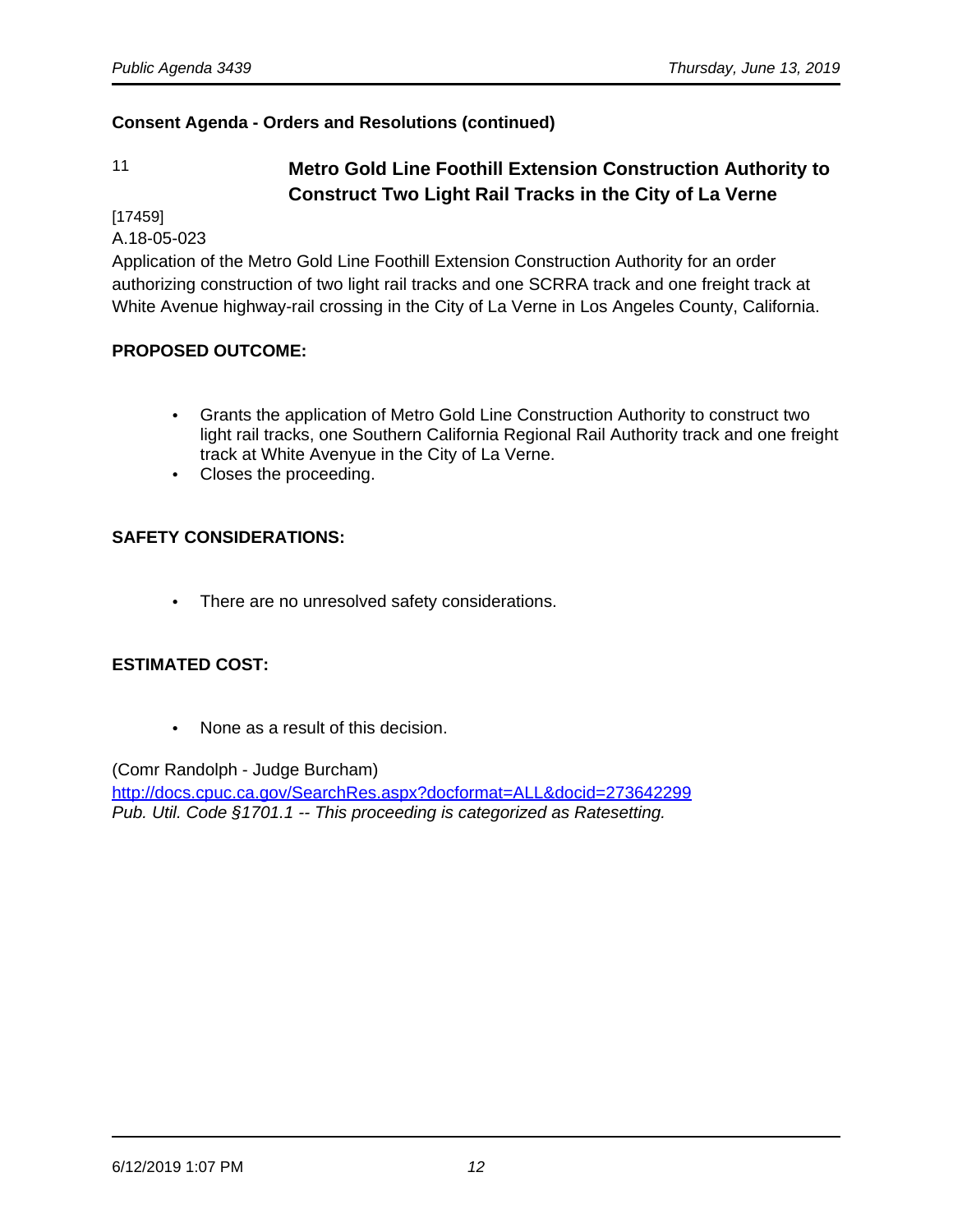12 **Call America, Inc.'s Appeal of Communication Division's Citation for Public Utilities Code and General Order 104-A Violations**

[17462] Res ALJ-362

#### **PROPOSED OUTCOME:**

- Dismissed pursuant to Appellant's withdrawal of its citation appeal.
- Closes K.19-02-011.

#### **SAFETY CONSIDERATIONS:**

• There are no safety considerations implicated with this resolution.

#### **ESTIMATED COST:**

• There are no costs associated with this resolution.

<http://docs.cpuc.ca.gov/SearchRes.aspx?docformat=ALL&docid=289385241>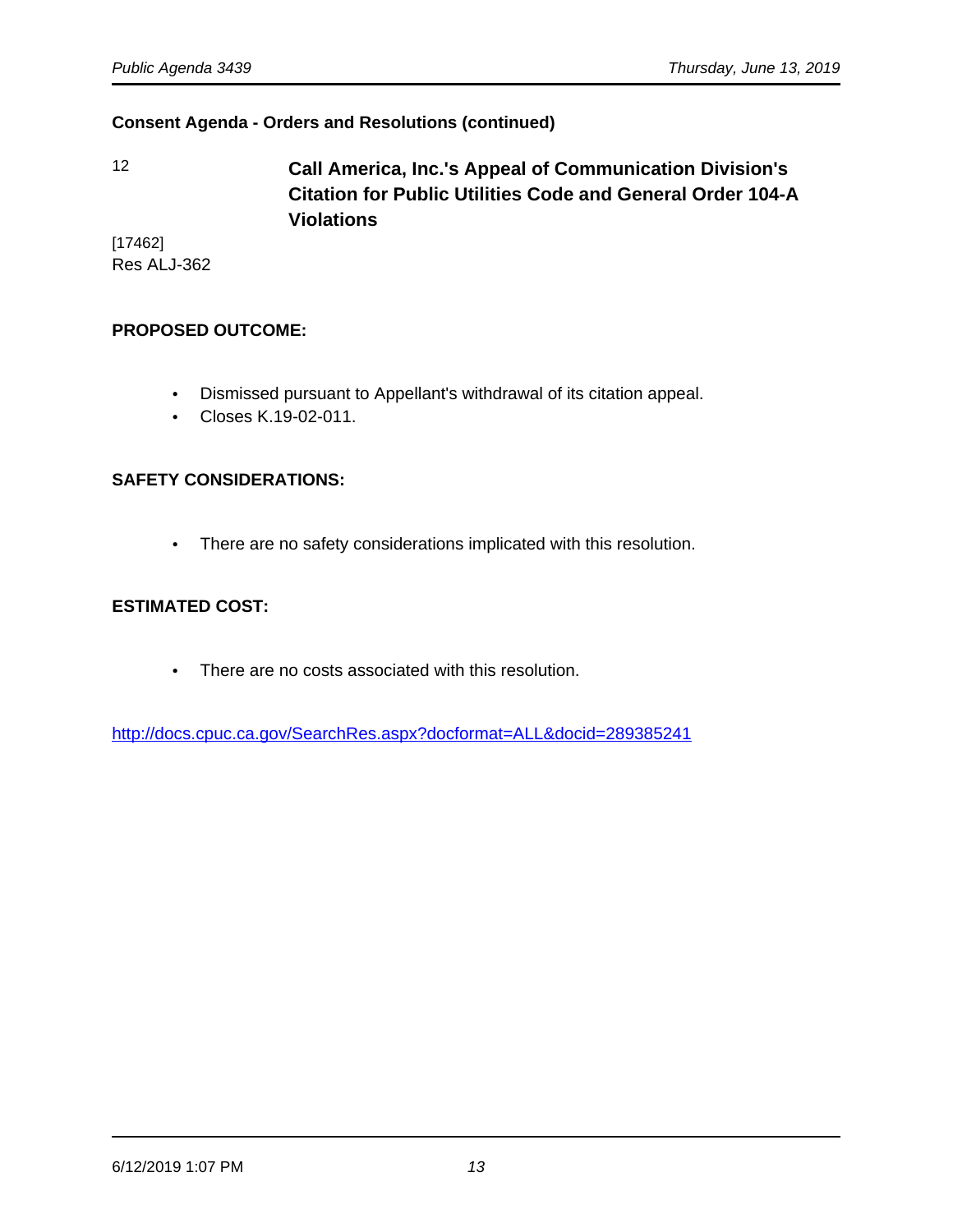# 13 **Request for an All Service Area Code Overlay in 909 Area Code**

[17467]

A.17-06-020

Application of the North American Numbering Plan Administrator, on behalf of the California Telecommunications Industry, for Relief of the 909 Numbering Plan Area.

# **PROPOSED OUTCOME:**

- Approves request for an all service area code overlay in 909 Area Code.
- This proceeding is closed.

# **SAFETY CONSIDERATIONS:**

• There are no safety considerations associated with this proceeding.

# **ESTIMATED COST:**

• There is no cost associated with this proceeding.

(Comr Randolph - Judge Miles)

<http://docs.cpuc.ca.gov/SearchRes.aspx?docformat=ALL&docid=301204171> Pub. Util. Code §1701.1 -- This proceeding is categorized as Ratesetting.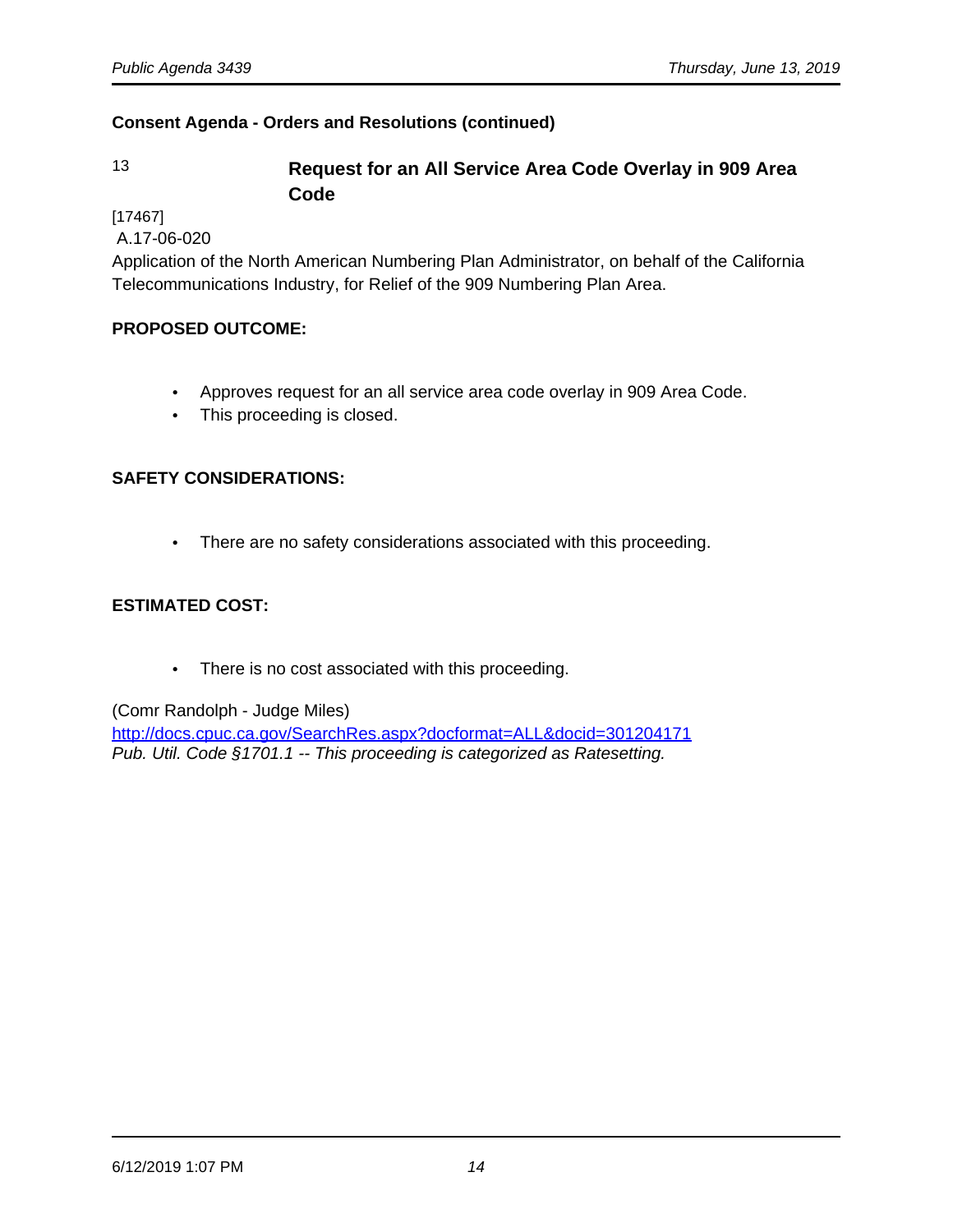14 **San Diego Gas & Electric Company's Permit to Construct the Tie Line 764A Reconfiguration and the Tie Line 666D Removal Project**

[17471]

A.17-06-029

In the Matter of the Application of San Diego Gas & Electric Company for a Permit to Construct The TL674A Reconfiguration & TL666D Removal Project.

#### **PROPOSED OUTCOME:**

- Grants San Diego Gas & Electric Company a permit to construct the Tie Line (TL) 764A Reconfiguration and remove the TL666D power line from service in the Del Mar Substation Area
- Closes the proceeding.

#### **SAFETY CONSIDERATIONS:**

• Approval of the Project addresses: 1) safety, environmental, and reliability concerns associated with the ongoing operation and maintenance work associated with this line; and 2) mitigating violations of the North American Electric Reliability Corporation Reliability Criteria.

#### **ESTIMATED COST:**

• There are no costs associated with this decision.

(Comr Rechtschaffen - Judge Kelly)

<http://docs.cpuc.ca.gov/SearchRes.aspx?docformat=ALL&docid=296234180> Pub. Util. Code §1701.1 -- This proceeding is categorized as Ratesetting.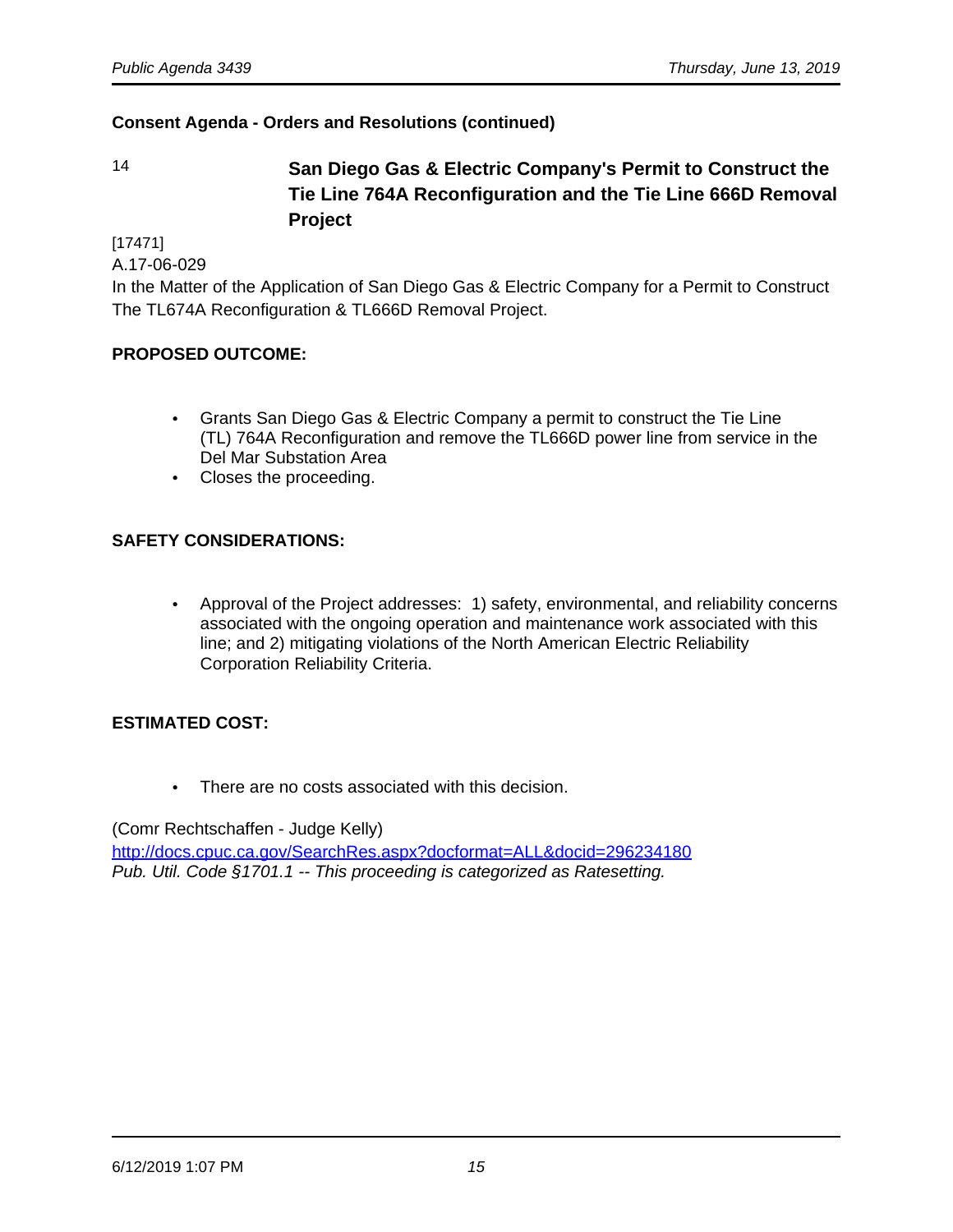#### **Consent Agenda - Intervenor Compensation Orders**

# 15 **Intervenor Compensation to Californians for Green Nuclear Power, Inc.**

[17364]

A.16-08-006

Application of Pacific Gas and Electric Company for Approval of the Retirement of Diablo Canyon Power Plant, Implementation of the Joint Proposal, and Recovery of Associated Costs Through Proposed Ratemaking Mechanisms.

#### **PROPOSED OUTCOME:**

- Awards Californians for Green Nuclear Power, Inc. \$4,366.05 for substantial contribution to Decision (D.) 18-09-052. D.18-09-052 addresses the application for rehearing of D.18-01-022, filed by Californians for Green Nuclear Power, Inc. Californians for Green Nuclear Power, Inc. originally requested \$24,405.50.
- This proceeding remains open.

#### **SAFETY CONSIDERATIONS:**

• Substantial contribution by intervenors, as found here, enhances the Commission's ability to resolve safety and other issues under Public Utilities Code Section 451 to take all actions necessary to promote the safety, health, comfort, and convenience of its patrons, employees, and the public.

#### **ESTIMATED COST:**

• \$4,366.05 plus interest, to be paid by Pacific Gas and Electric Company ratepayers.

#### (Comr Picker - Judge Allen)

<http://docs.cpuc.ca.gov/SearchRes.aspx?docformat=ALL&docid=300827943> Pub. Util. Code § 311 – This item was mailed for Public Comment. Pub. Util. Code §1701.1 -- This proceeding is categorized as Ratesetting.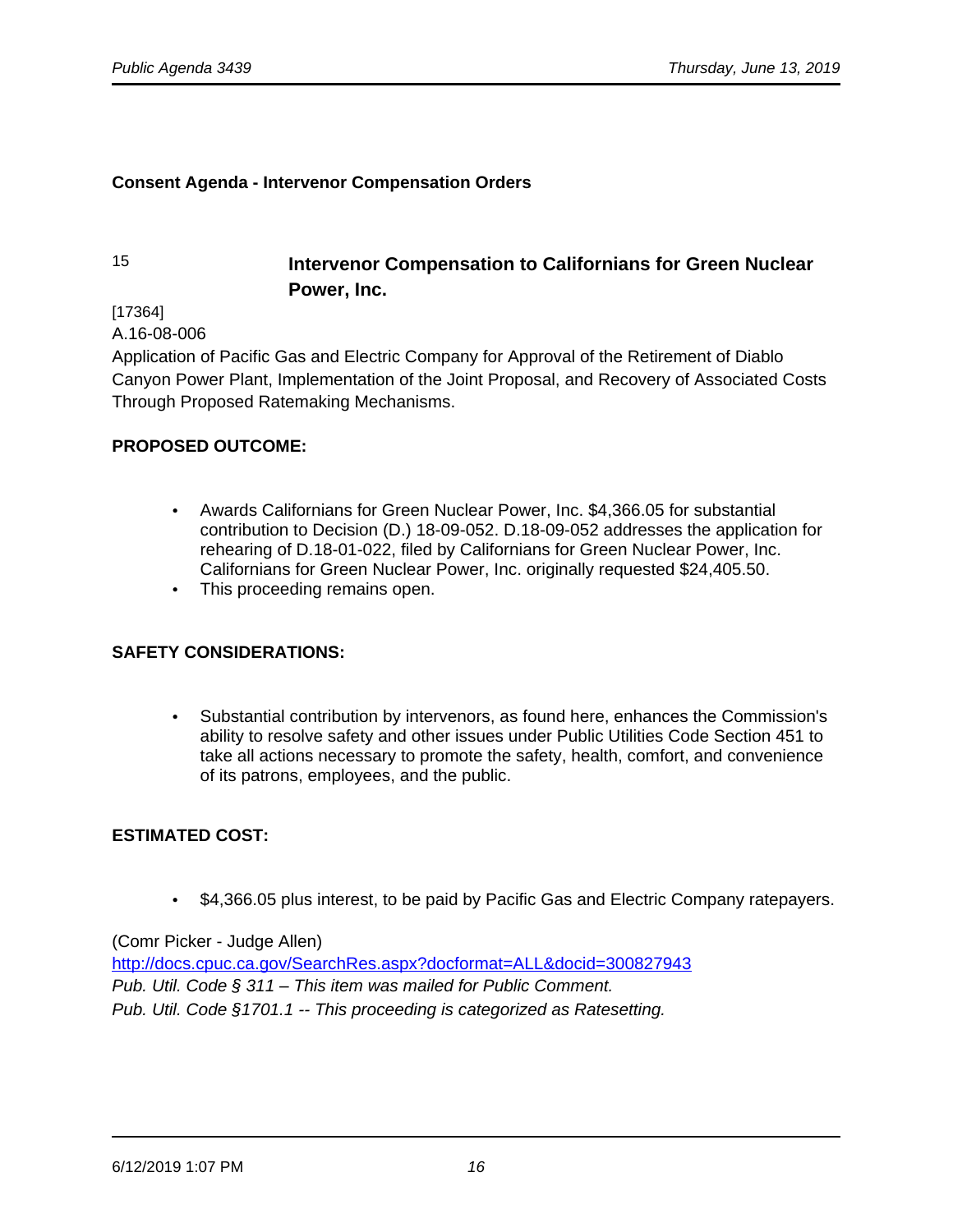# **Regular Agenda Regular Agenda- Orders Extending Statutory Deadline**

16 **Order Extending Statutory Deadline** [17453] A.17-12-022 Application of Clean Coalition for Award of Intervenor Compensation for Substantial Contributions to Resolution ALJ-347

#### **PROPOSED OUTCOME:**

• Extends the statutory deadline for completion of this proceeding until October 1, 2019.

# **SAFETY CONSIDERATIONS:**

• There are no safety considerations implicated with this Order Extending Statutory Deadline.

#### **ESTIMATED COST:**

• There are no costs associated with this Order Extending Statutory Deadline.

#### (Comr Picker - Judge Goldberg)

<http://docs.cpuc.ca.gov/SearchRes.aspx?docformat=ALL&docid=292299100> Pub. Util. Code §1701.1 -- This proceeding is categorized as Ratesetting.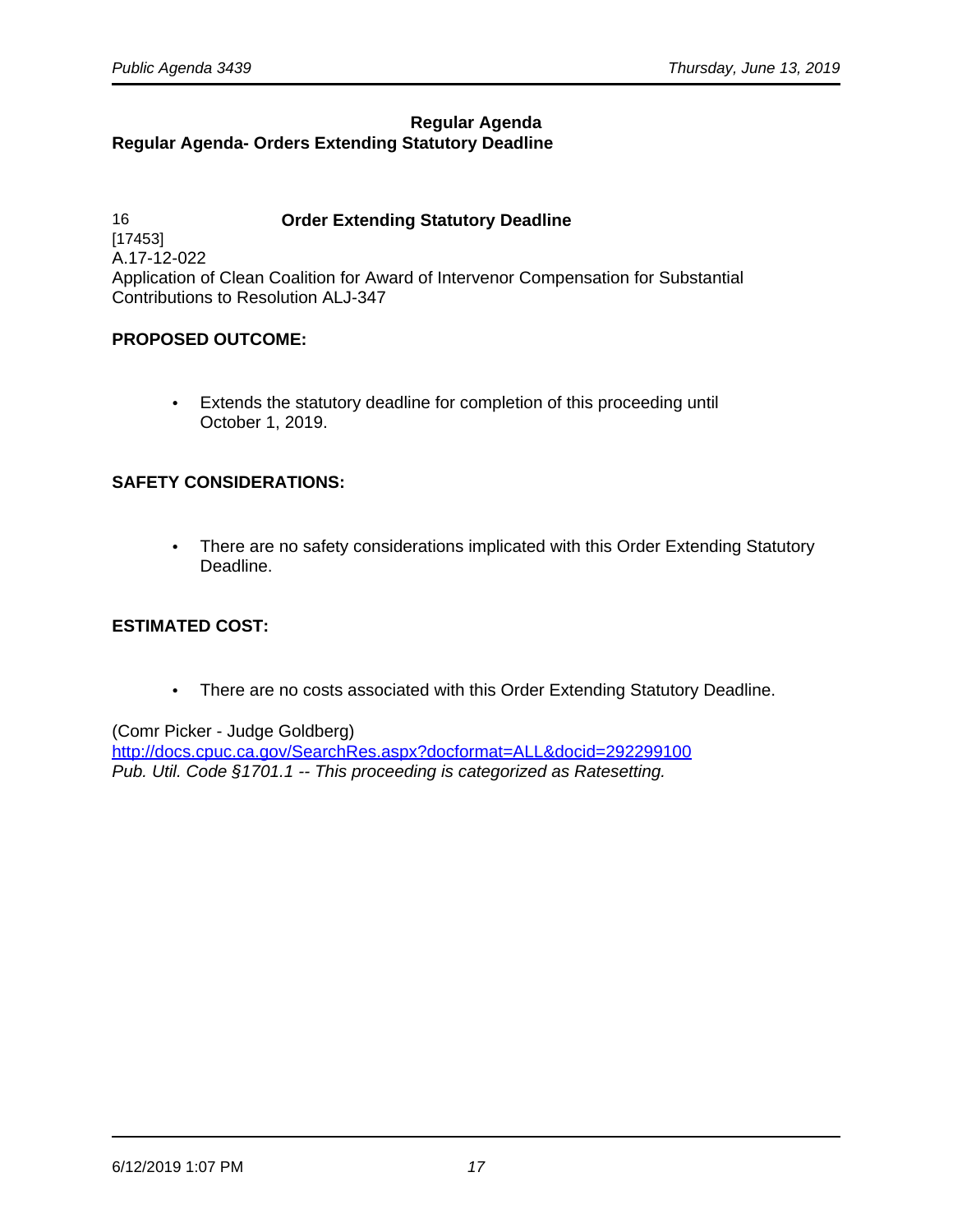# **Regular Agenda- Orders Extending Statutory Deadline** (continued)

17 **Order Extending Statutory Deadline**  [17461] C.18-01-008 Jennifer Vera Gutierrez vs. Pacific Gas and Electric Company

## **PROPOSED OUTCOME:**

- Extends statutory deadline to July 9, 2020.
- This proceeding remains open.

# **SAFETY CONSIDERATIONS:**

• There are no safety impacts associated with this Order Extending Statutory Deadline.

# **ESTIMATED COST:**

• There are no costs associated with this Order Extending Statutory Deadline.

(Comr Randolph - Judge Kao)

<http://docs.cpuc.ca.gov/SearchRes.aspx?docformat=ALL&docid=293883300> Pub. Util. Code §1701.1 -- This proceeding is categorized as Adjudicatory.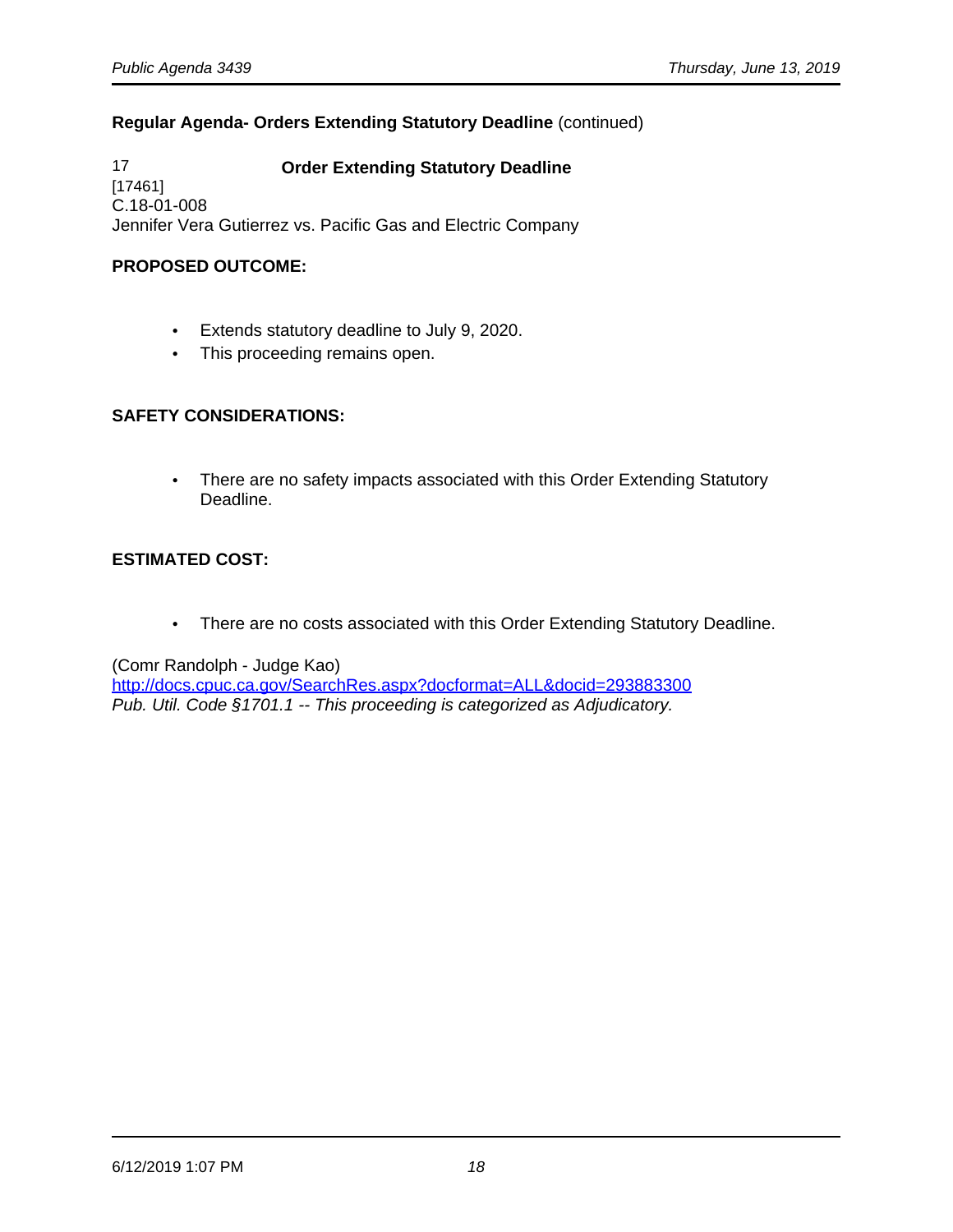# **Regular Agenda- Orders Extending Statutory Deadline** (continued)

# 18 **Order Extending Statutory Deadline**

[17468] C.17-06-009

Rita Benton, Jagi Shahani, Bobbie Morrison, Malcolm Bordelon, Chris Ulicki, Alieen Gulesserian, Patricia Blevins, James Dutkewicz, Paul Singer, Michael McConnell, Gordon P. Patnude, Gretchen Kline, Paul Ausbeck, Janice Hirata, James S. Hunter, Penelope A. Hunter, Lionel Allan, Mary Allan, Linda Mullen, Bill Mullen, Richard W. Palmer, James Tucker, Karen Tucker, Brenda Mehringer, Larry Mehringer, Anthony March, Catherine Gardner, Mark Berghold, Beverly Berghold, Erma Johnson and other Rate Payers similarly situated vs. San Jose Water Company.

#### **PROPOSED OUTCOME:**

• Extends statutory deadline for completion of this proceeding until December 7, 2019.

# **SAFETY CONSIDERATIONS:**

• There are no safety considerations implicated with this Order Extending Statutory Deadline.

# **ESTIMATED COST:**

• There are no costs associated with this Order Extending Statutory Deadline.

(Comr Randolph - Judge Bemesderfer) <http://docs.cpuc.ca.gov/SearchRes.aspx?docformat=ALL&docid=294759947> Pub. Util. Code §1701.1 -- This proceeding is categorized as Adjudicatory.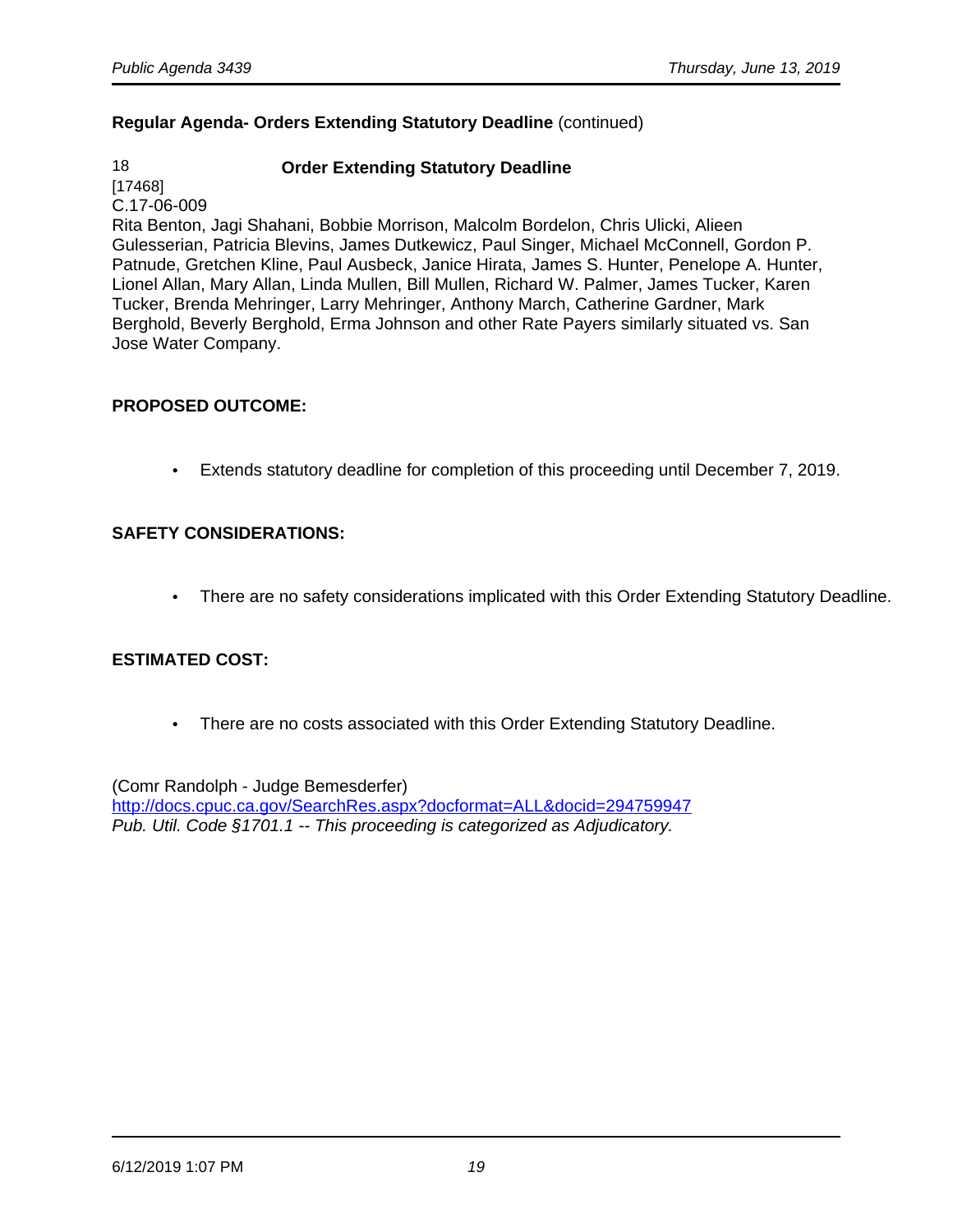# **Regular Agenda- Orders Extending Statutory Deadline** (continued)

19 **Order Extending Statutory Deadline** [17469] A.17-06-020 Application of the North American Numbering Plan Administrator, on behalf of the California Telecommunications Industry, for Relief of the 909 Numbering Plan Area.

#### **PROPOSED OUTCOME:**

- Extends the statutory deadline for completion of this proceeding until December 23, 2019.
- This proceeding remains open.

#### **SAFETY CONSIDERATIONS:**

• There are no safety considerations associated with this decision.

#### **ESTIMATED COST**:

• There are no costs associated with this decision.

(Comr Randolph - Judge Miles)

<http://docs.cpuc.ca.gov/SearchRes.aspx?docformat=ALL&docid=294680165> Pub. Util. Code §1701.1 -- This proceeding is categorized as Ratesetting.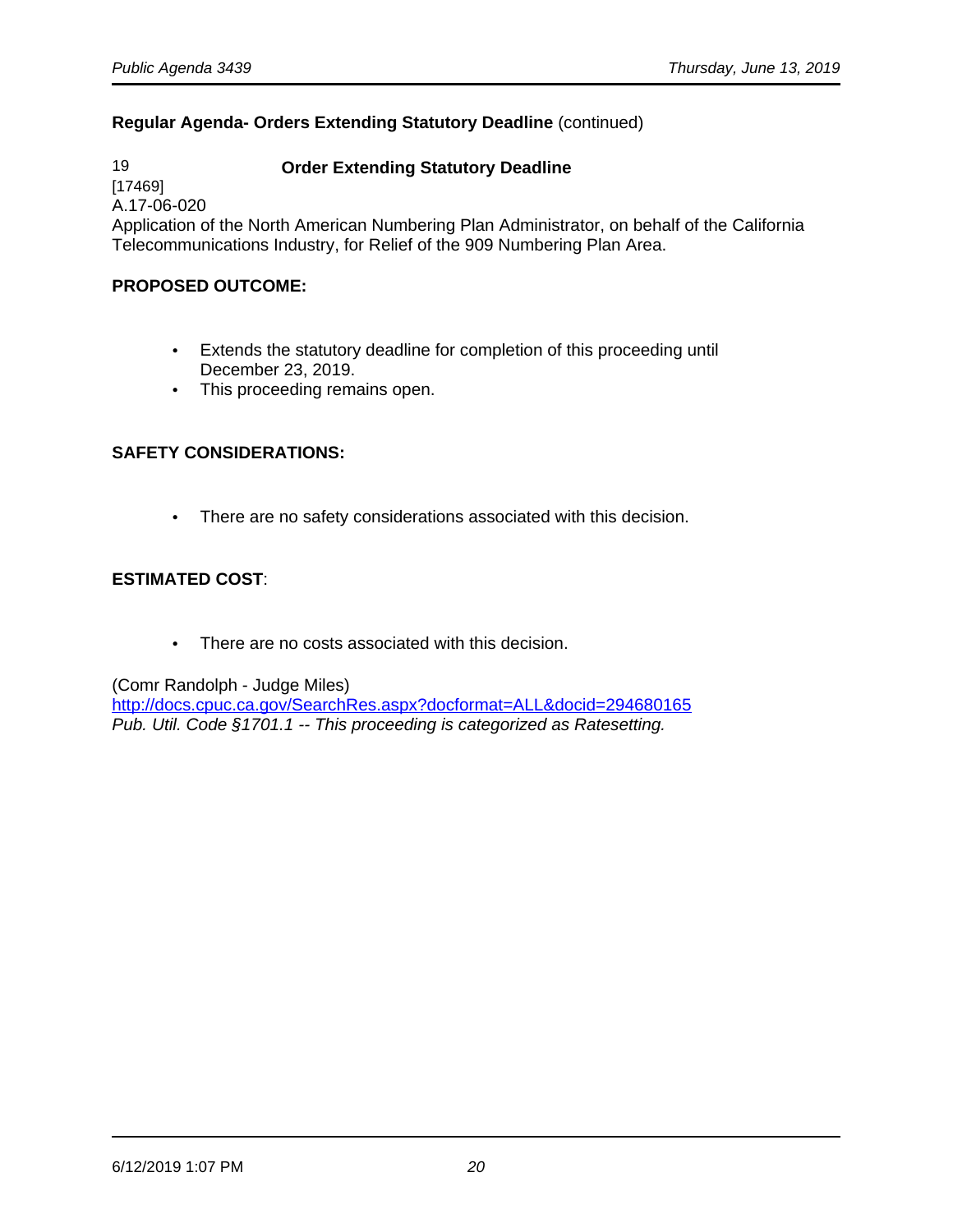# **Regular Agenda- Legal Division Matters**

# 20 **Federal Energy Regulatory Commission Inquiry Regarding the Commission's Electric Transmission Incentives Policy**

[17472] FERC Docket No. PL19-3-000

The Federal Energy Regulatory Commission (FERC) has issued Notice of Inquiry in which it seeks comment on the scope and implementation of FERC's electric transmission incentives regulations and policy. Staff seeks authority to submit comments in response. Initial Comments are due June 26, 2019.

<http://docs.cpuc.ca.gov/SearchRes.aspx?docformat=ALL&docid=299658360>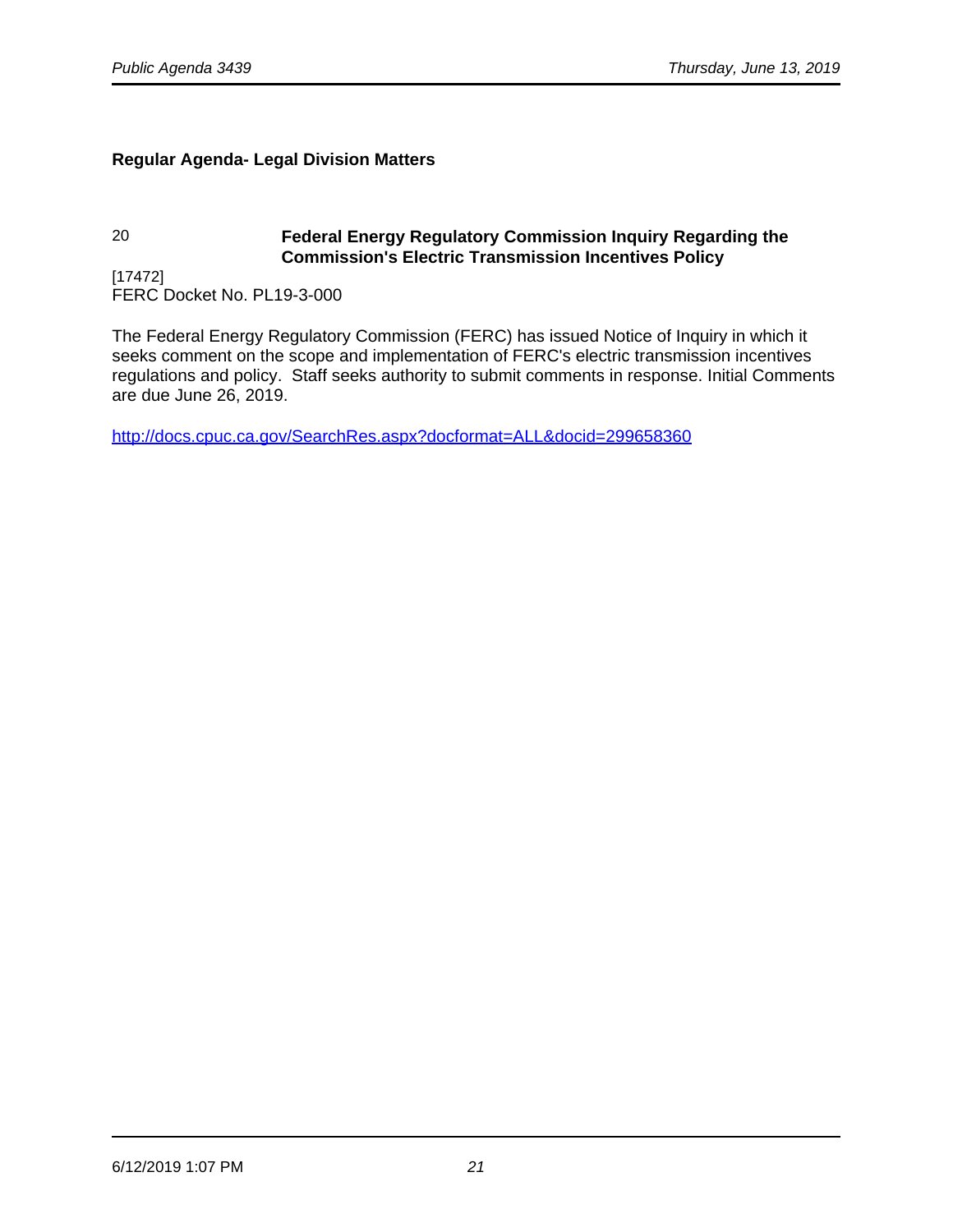# **Regular Agenda- Legal Division Matters** (continued)

# 21 **Federal Energy Regulatory Commission Inquiry Regarding the Commission's Policy for Determining Return on Equity**

[17473] FERC Docket No. PL19-4-000

The Federal Energy Regulatory Commission (FERC) has issued Notice of Inquiry in which it seeks comment, information, and stakeholder views to help FERC explore whether, and if so how, it should modify its policies concerning the determination of the return on equity to be used in designing jurisdictional rates charged by public utilities, and whether any changes to its policies should be applied to interstate natural gas and oil pipelines. Staff seeks authority to submit comments in response. Initial Comments are due June 26, 2019.

<http://docs.cpuc.ca.gov/SearchRes.aspx?docformat=ALL&docid=299658244>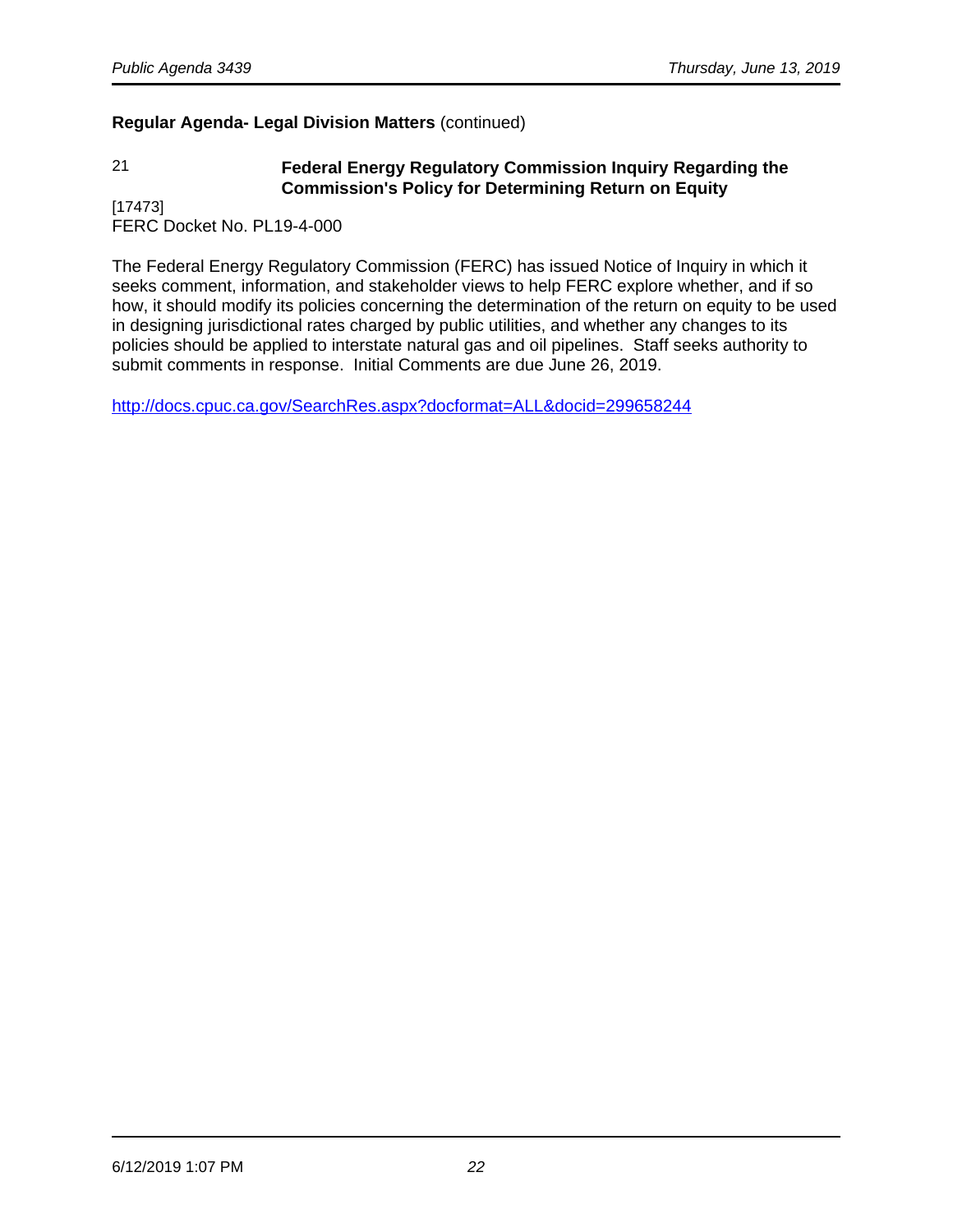# **Regular Agenda- Legislative and Other Matters**

# [17438]

# 22 **Assembly Bills**

- a. AB 56 (E. Garcia) Statewide central electricity procurement entity
- b. AB 157 (Voepel) Electricity: rates
- c. AB 162 (Kiley) Communications: universal service programs: Public Utilities Commission reimbursement fees
- d. AB 178 (Dahle) Energy: building standards: photovoltaic requirements
- e. AB 183 (Wood) Telecommunications service: natural disasters: reports
- f. AB 191 (Patterson) Building standards: exemptions: rebuilding after disasters
- g. AB 235 (Mayes) Electrical corporations: local publicly owned electric utilities: California Wildfire Catastrophe Fund Act
- h. AB 281 (Frazier) Transmission and distribution lines: undergrounding
- i. AB 291 (Chu) Emergency preparedness
- j. AB 383 (Mayes, Friedman) Clean Energy Financing Clearinghouse
- k. AB 488 (Aguiar-Curry) California Broadband Council
- l. AB 491 (Rubio) Energy: hydrogen
- m. AB 497 (Santiago) Deaf and Disables Telecommunications Program
- n. AB 560 (Santiago) Public utilities: unionization
- o. AB 740 (Burke) Wildfires: Wildfire Victim Restitution Fund
- p. AB 801 (Levine) Solar energy systems
- q. AB 868 (Bigelow) Electrical corporations: electrical cooperatives, local publicly owned electric utilities: wildfire mitigation plans
- r. AB 915 (Mayes) California Renewables Portfolio Standards Program
- s. AB 923 (Wicks) Bay Area Rapid Transit District: electricity procurement and delivery
- t. AB 956 (Diep) Telecommunications: automatic dialing-announcing devices: residential subscriber information: emergency alert notifications
- u. AB 961 (Reyes) Energy programs and projects: nonenergy benefits
- v. AB 983 (Boerner Horvath) Transportation electrification
- w. AB 1017 (Boerner Horvath) Railroads: at-grade pedestrian crossings: supplemental safety measure improvements
- x. AB 1026 (Wood) Electricity: interconnection rules
- y. AB 1054 (Holden) Public Utilities Commission: chief internal auditor
- z. AB 1072 (Patterson) Public Utilities Commission: participation

Agenda 3438, Item 39 5/30/2019 (Staff)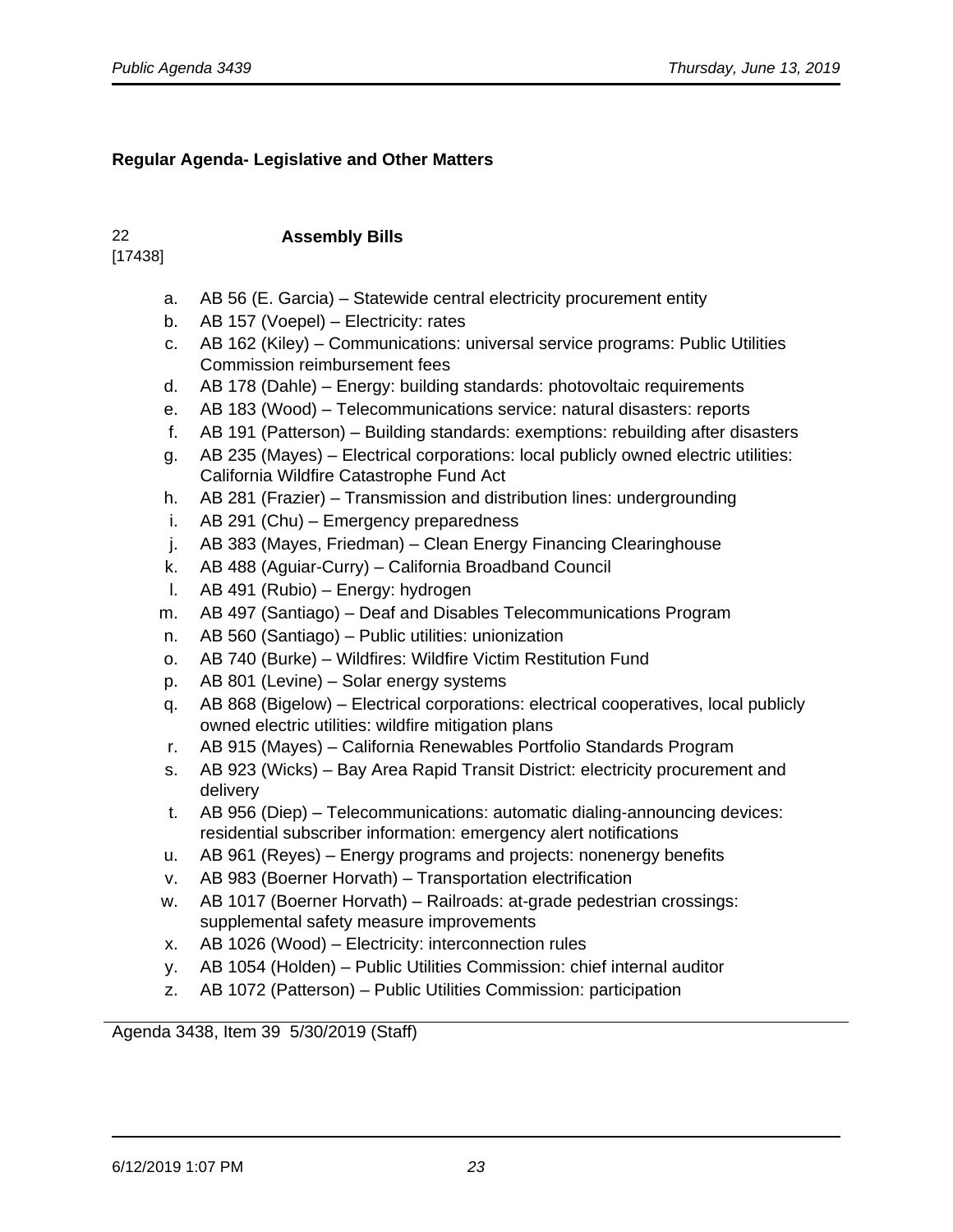# 23 **Assembly Bills (continued)**

[17439]

- aa. AB 1079 (Santiago) Telecommunications: privacy protections
- ab. AB 1083 (Burke) Energy and energy infrastructure procurement requirements: California Council on Science and Technology
- ac. AB 1143 (Quirk) Energy: Fuels, Technology, and Equipment for Clean Heating (TECH) Initiative
- ad. AB 1144 (Friedman) Self-generation incentive program: community energy storage systems: high fire threat districts
- ae. AB 1166 (Levine) Public works: protections of underground infrastructure: regional notification center system
- af. AB 1168 (Mullin) Emergency services: text to 911
- ag. AB 1207 (Fong) Electrical restructuring: Electricity Oversight Board
- ah. AB 1293 (Levine) Public Utilities Commission: reports
- ai. AB 1323 (Stone) Public utilities: information: confidentiality
- aj. AB 1347 (Boerner Horvath) Electricity: renewable energy and zero-carbon sources: state and local government buildings
- ak. AB 1362 (O'Donnell) Electricity: load-serving entities: integrated resource plans
- al. AB 1363 (Stone) Electrical corporations: financing: wildfire expenses: executive compensation
- am. AB 1371 (Cunningham) California Renewables Portfolio Standards Program: offshore wind generation
- an. AB 1409 (Chau) California Advanced Services Fund
- ao. AB 1424 (Berman) Electric Vehicle Charging Stations Open Access Act
- ap. AB 1430 (E. Garcia, Burke) State government: public investment opportunities: cost-effective definitions
- aq. AB 1433 (Diep) Transportation network companies
- ar. AB 1503 (Burke) Microgrids
- as. AB 1513 (Holden) Electricity procurement contracts assignment: California Renewables Portfolio Standards Program
- at. AB 1514 (Patterson) Deaf and Disabled Telecommunications Program:
- au. AB 1516 (Friedman) Fire prevention: defensible space and fuels reduction management
- av. AB 1584 (Quirk) Electricity: cost allocation
- aw. AB 1686 (Burke) Energy consumption data
- ax. AB 1693 (Cervantes) Public utilities: contracting
- ay. AB 1699 (Levine) Telecommunications: public safety customer accounts: states of emergency
- az. AB 1733 (Salas) California Renewables Portfolio Standards Program

Agenda 3438, Item 40 5/30/2019 (Staff)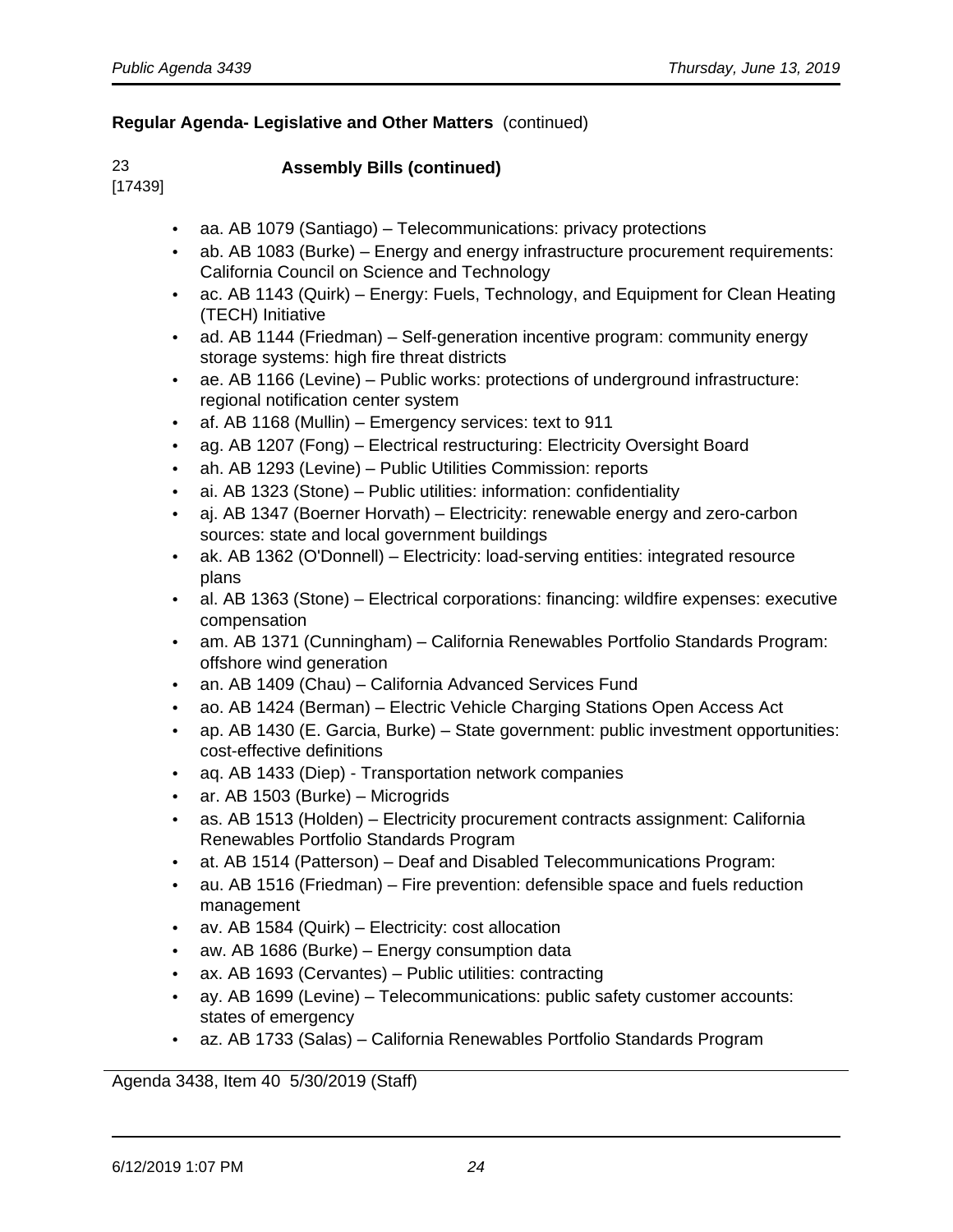[17440]

24 **Assembly Bills (continued)** 

- aaa. AB 1757 (Patterson) Public Utilities Commission: decisions: public review and comment
- aab. AB 1762 (Boerner Horvath) California Renewables Portfolio Standards Program
- aac. AB 1799 (Friedman) Natural gas
- aad. AB 1811 (Committee on Communication and Conveyance) Public utilities: for hire vessel operators: household movers: commercial air operators
- aae. AB 523 (Irwin) Telecommunications: customer right of privacy
- aaf. AB 1366 (Gonzalez) Voice over Internet Protocol and Internet Protocol enabled communications services

Agenda 3438, Item 41 5/30/2019 (Staff)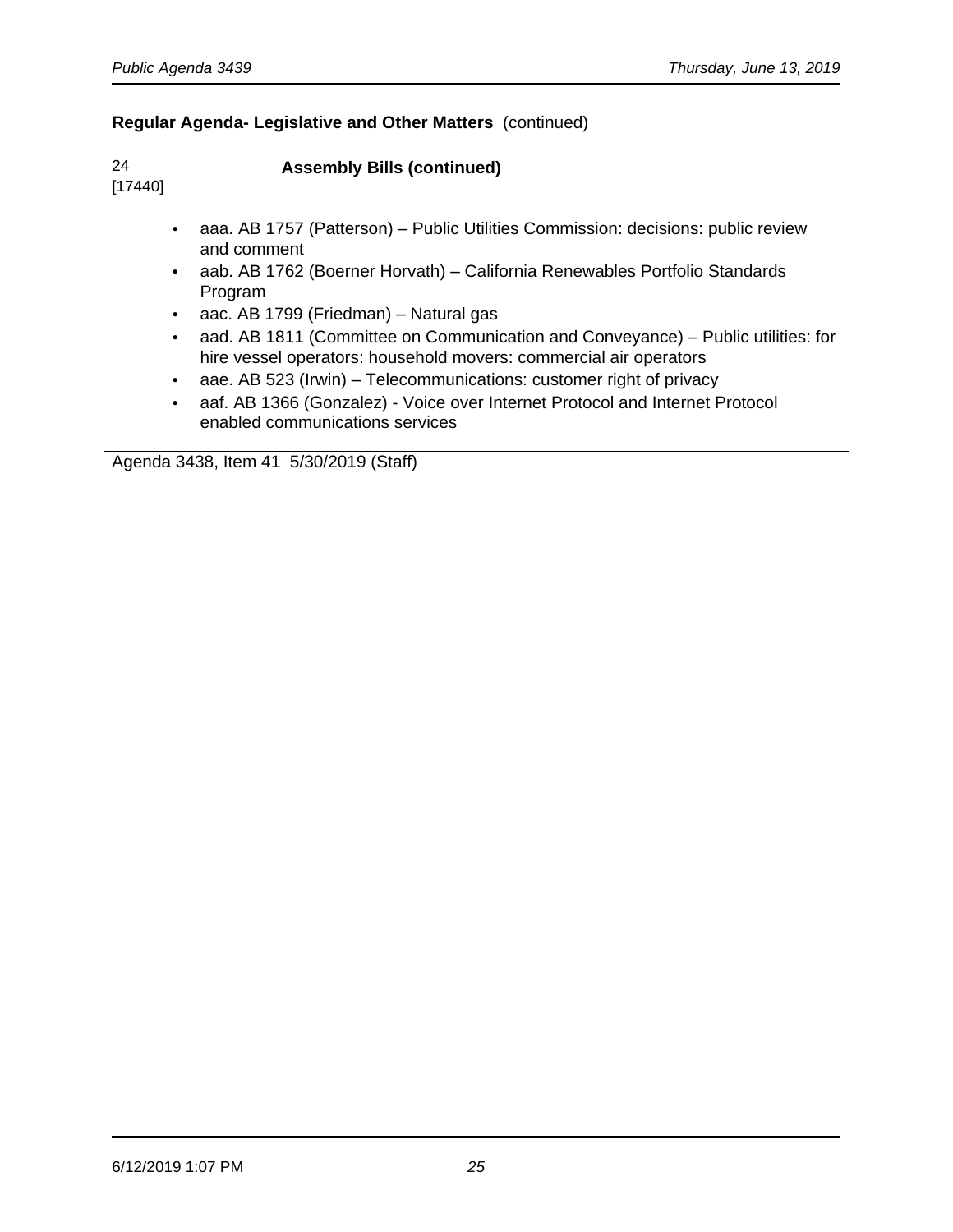# [17441]

# 25 **Senate Bills**

- a. SB 46 (Jackson) Emergency services: telecommunications
- b. SB 130 (Galgiani) Wildfires: siren warning system
- c. SB 133 (Galgiani) Wildfires: detection
- d. SB 155 (Bradford) California Renewables Portfolio Standard Program: integrated resource plans
- e. SB 167 (Dodd) Electrical corporations: wildfire mitigation plans
- f. SB 199 (Hill) Public Utilities Commission: Office of the Safety Advocate
- g. SB 208 (Hueso) Consumer Call Protection Act of 2019
- h. SB 209 (Dodd) Wildfire: California Wildfire Warning Center: weather monitoring
- i. SB 255 (Bradford) Women, minority, disabled veteran, and LGBT business enterprise procurement: electric service providers: energy storage system companies: community choice aggregators.
- j. SB 261 (Wilk) Office of Emergency Services
- k. SB 288 (Wiener, Nielsen) Electricity: self-generation and storage
- l. SB 350 (Hertzberg) Electricity: resource adequacy: multiyear centralized resource adequacy mechanism
- m. SB 386 (Caballero) California Renewables Portfolio Standard Program: irrigation districts
- n. SB 457 (Hueso) Biomethane: gas corporations
- o. SB 515 (Caballero) California Renewables Portfolio Standard Program: bioenergy renewable feed-in tariff
- p. SB 520 (Hertzberg) Electrical service: provider of last resort
- q. SB 524 (Stern) Energy efficiency: workforce requirements
- r. SB 548 (Hill) Electricity transmission facilities: inspection
- s. SB 549 (Hill) Public Utilities Commission: rates: capital structure changes
- t. SB 550 (Hill) Public utilities: merger, acquisition, or control of electrical or gas corporations
- u. SB 584 (Moorlach) Electricity: undergrounding of electrical wires
- v. SB 597 (Hueso) Energy efficiency and demand reduction: reporting
- w. SB 603 (Borgeas) California High-Cost Fund-A program
- x. SB 605 (Hueso) Public Utilities
- y. SB 625 (Hill) Party buses: cannabis
- z. SB 662 (Archuleta) Green electrolytic hydrogen

Agenda 3438, Item 42 5/30/2019 (Staff)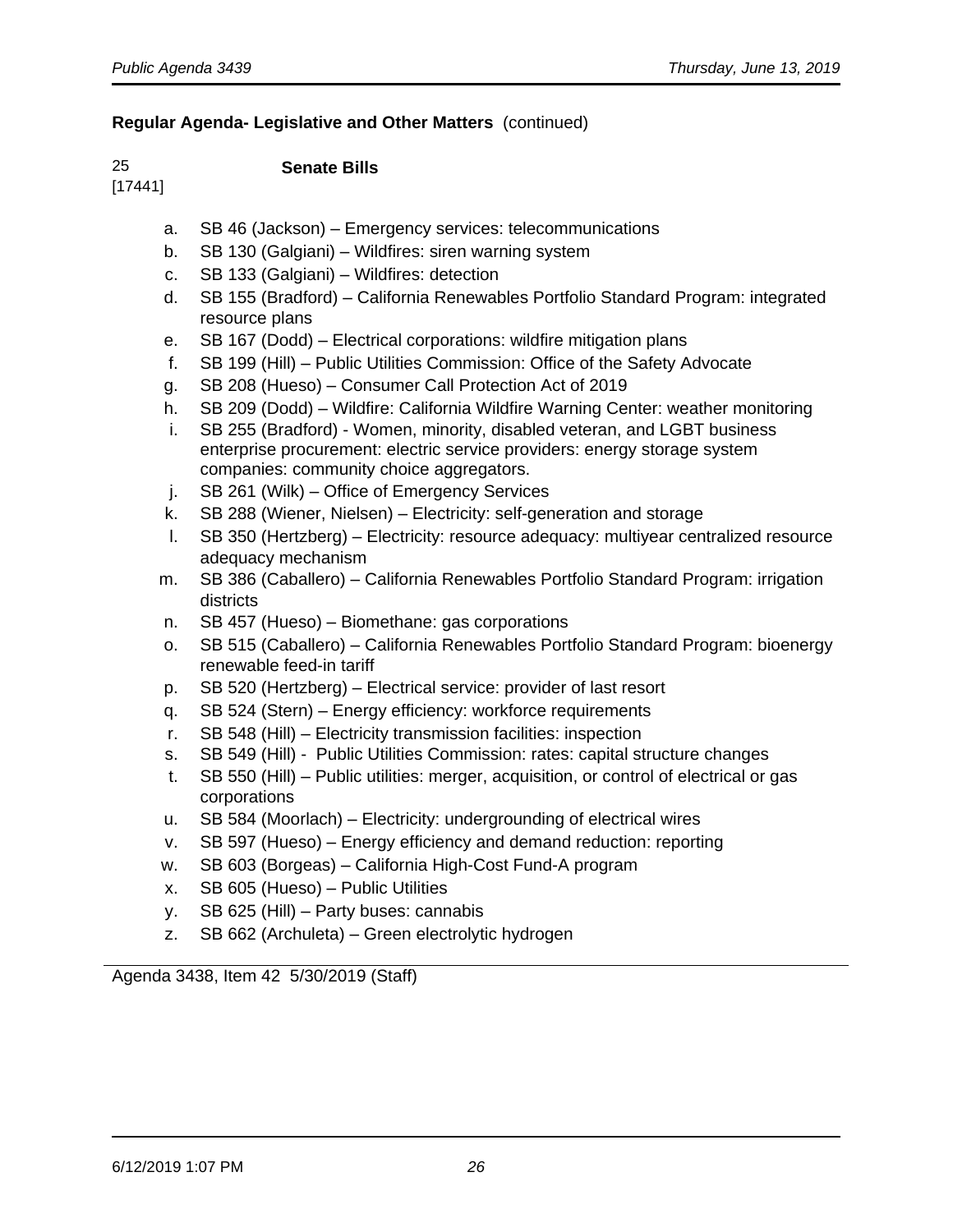[17442]

26 **Senate Bills (continued)** 

• aa. SB 670 (McGuire) – Telecommunications: outages affecting public safety

- ab. SB 676 (Bradford) Transportation electrification: electric vehicles
- ac. SB 704 (Bradford) Public utilities: contracting
- ad. SB 708 (Hueso) Electricity: Independent System Operator
- ae. SB 739 (Stern) Climate change: research development, and demonstration: financial assistant
- af. SB 766 (Stern) Public utilities: weatherization
- ag. SB 772 (Bradford) Long duration bulk energy storage: procurement
- ah. SB 774 (Stern) Electricity: local clean energy generation and storage systems

Agenda 3438, Item 43 5/30/2019 (Staff)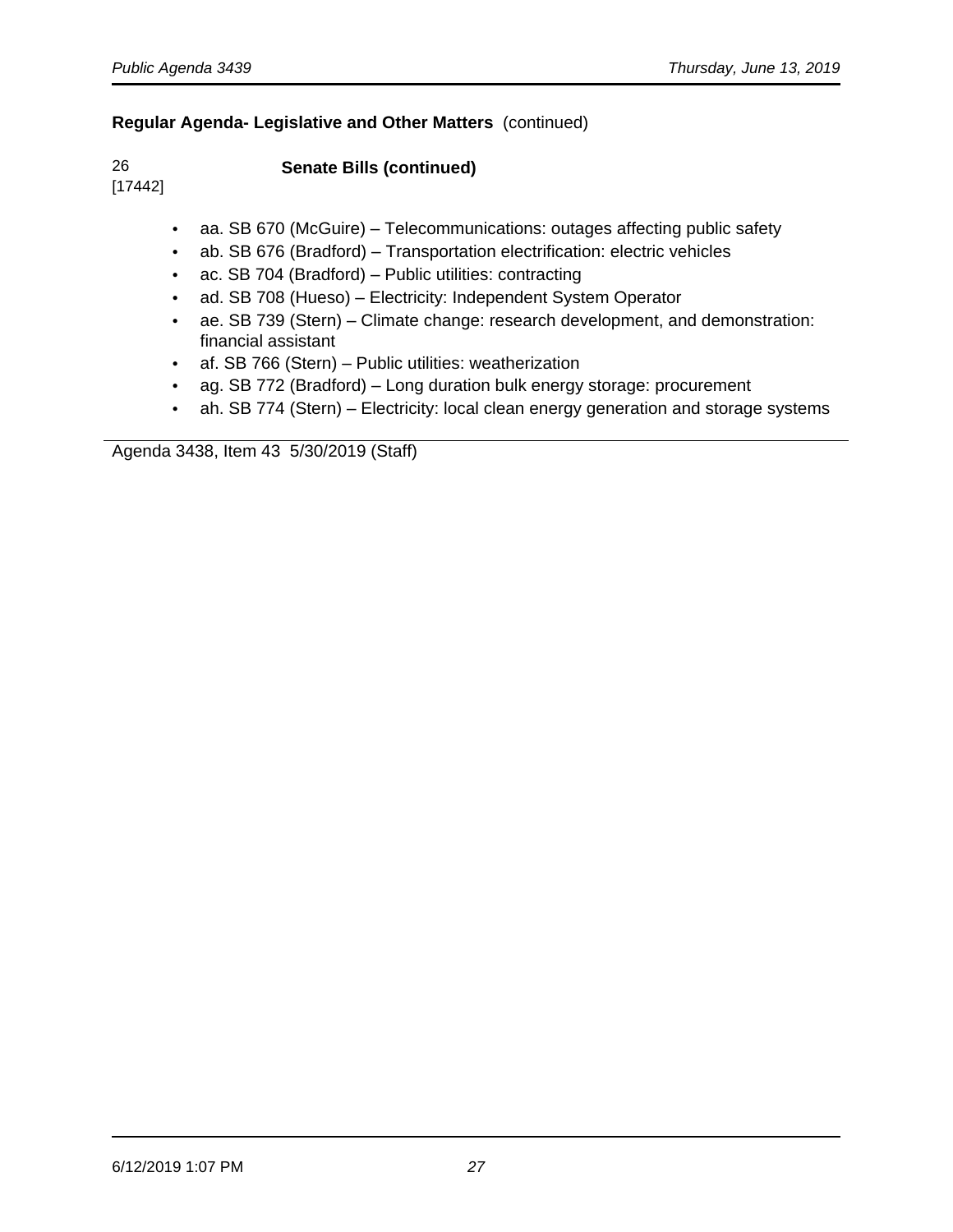**Regular Agenda- Commissioner Reports**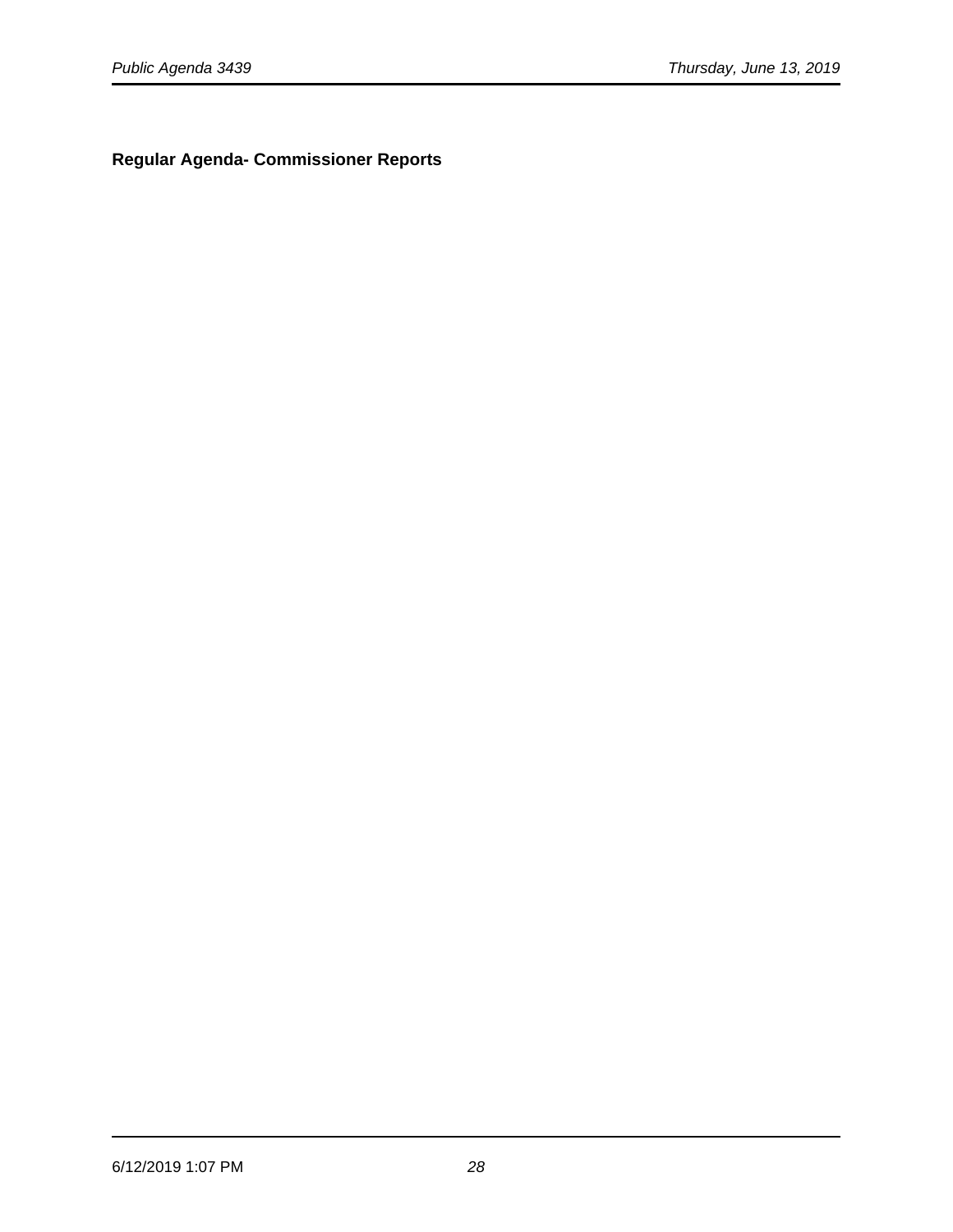# **Regular Agenda- Management Reports and Resolutions**

27 **Report and Discussion on Recent Consumer Protection and Safety Activities**  [17475]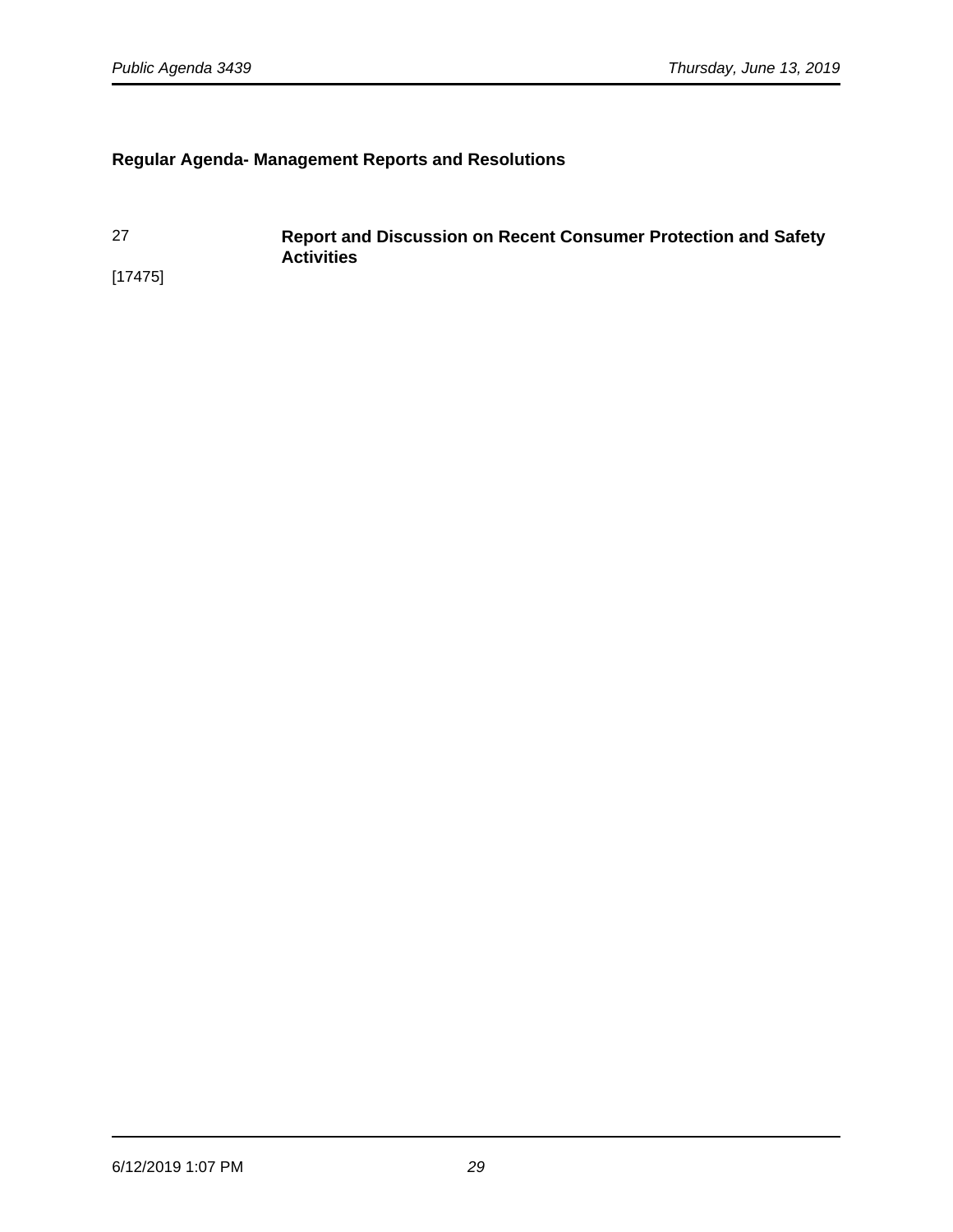# **Regular Agenda- Management Reports and Resolutions** (continued)

28 **Management Report on Administrative Activities**

[17476]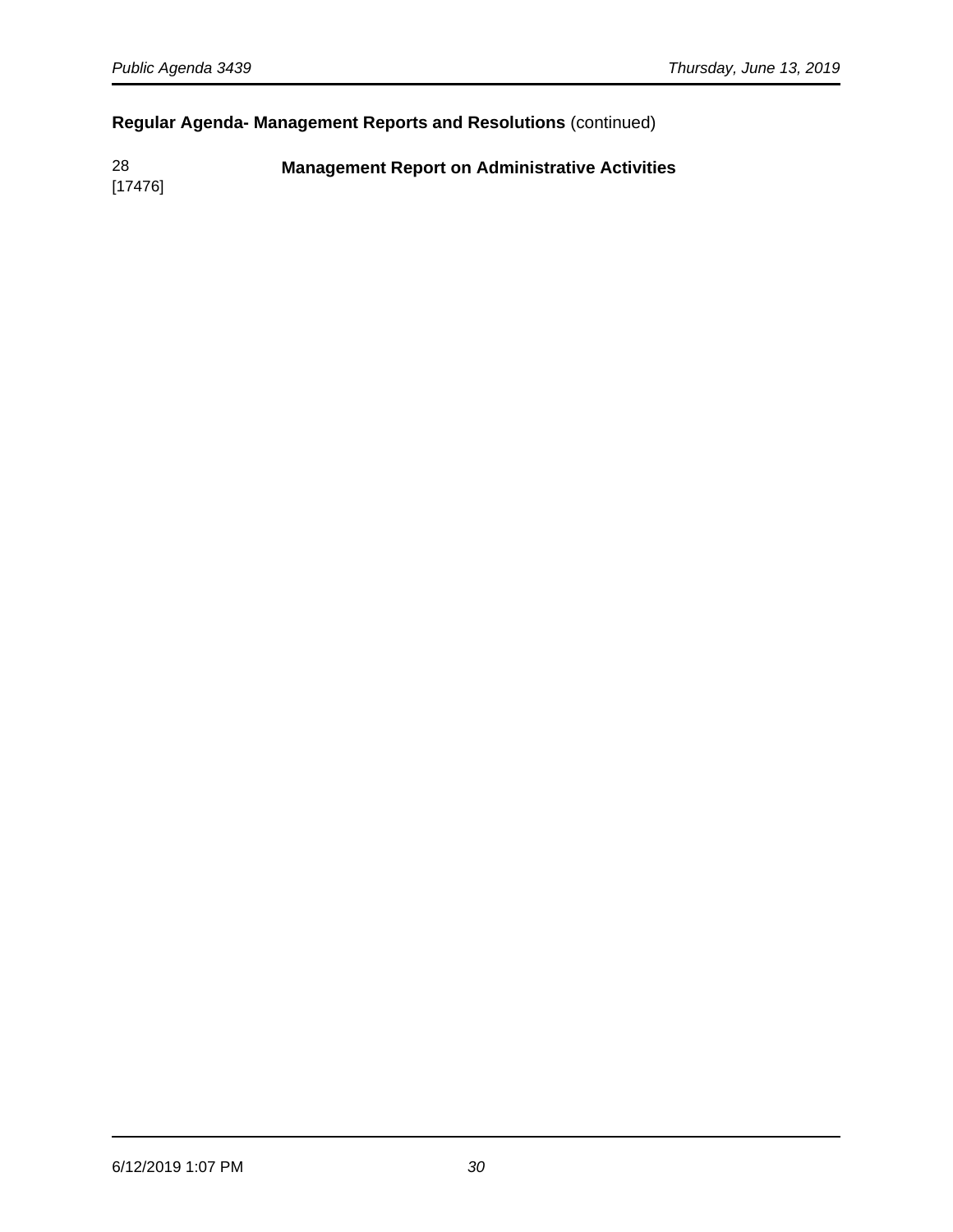# **Closed Session**

**This notice is furnished under Government Code Sections 11125 and 11126.3. The Commission will meet in Closed Session following the Public Session of its regularly scheduled meeting. In the Closed Session, the Commission may consider personnel matters as provided under Government Code Section 11126(a), institution of proceedings or disciplinary actions against any person or entity under the jurisdiction of the Commission as provided under Government Code Sections 11126(d)(2) and 11126(e)(2) (C)(i), and pending litigation as provided under Government Code Section 11126 (e). Additional items may be added to the closed session agenda pursuant to Gov. Code Section 11126.3(d). If in Closed Session the Commission votes to appoint, employ, or dismiss a public employee, the Commission will thereafter reconvene in Open Session to make the disclosures required by Government Code Sections 11125.2 and 11126.3(f).**

**Closed Session - Applications for Rehearing** 

#### 29 **Conference with Legal Counsel - Application for Rehearing** [17477]

Compilation of applications for rehearing recently filed with the Commission.

Gov. Code § 11126(e)(2)(B)(i), allows this item to be considered in Closed Session.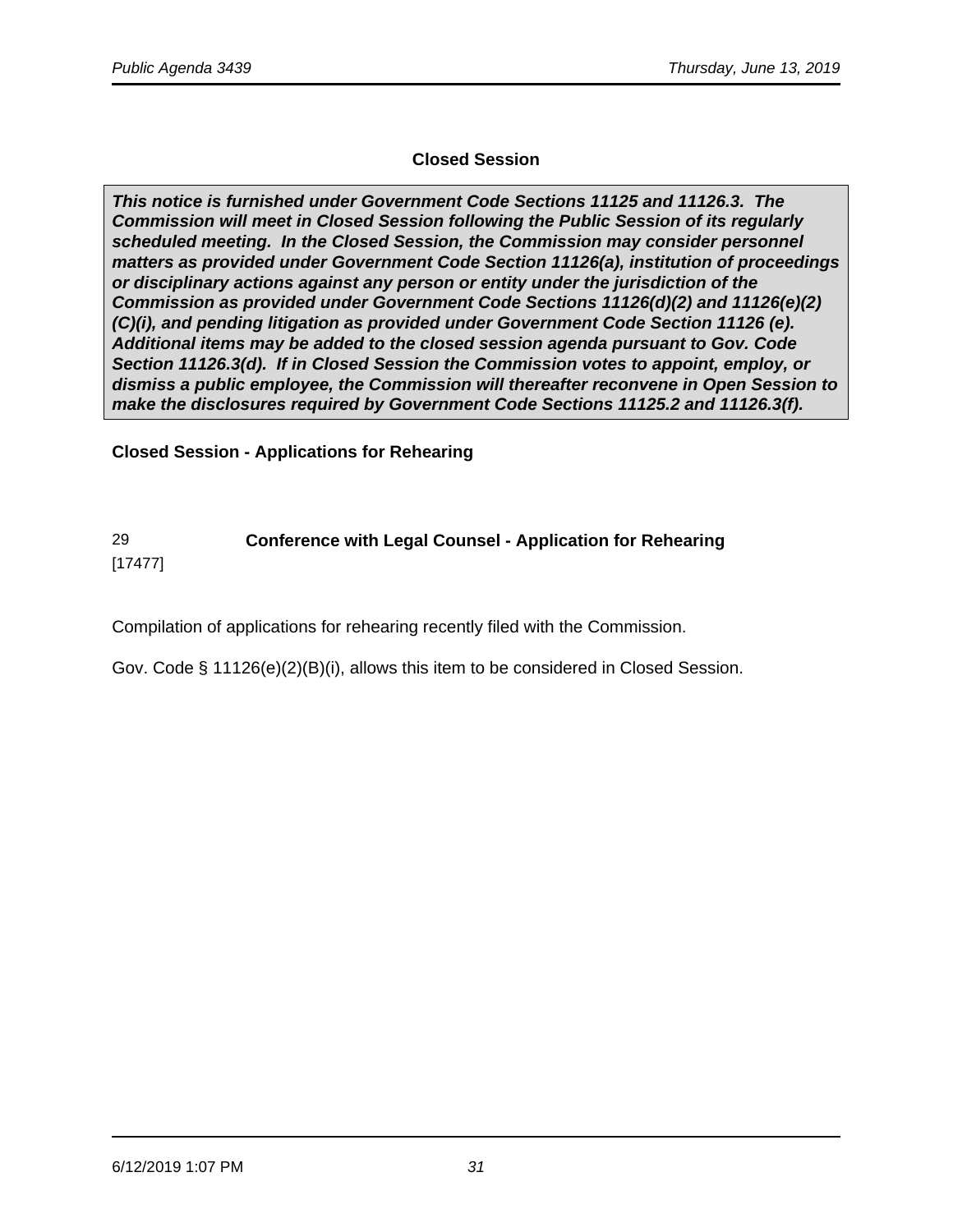**Closed Session - Existing Litigation - Non-Federal**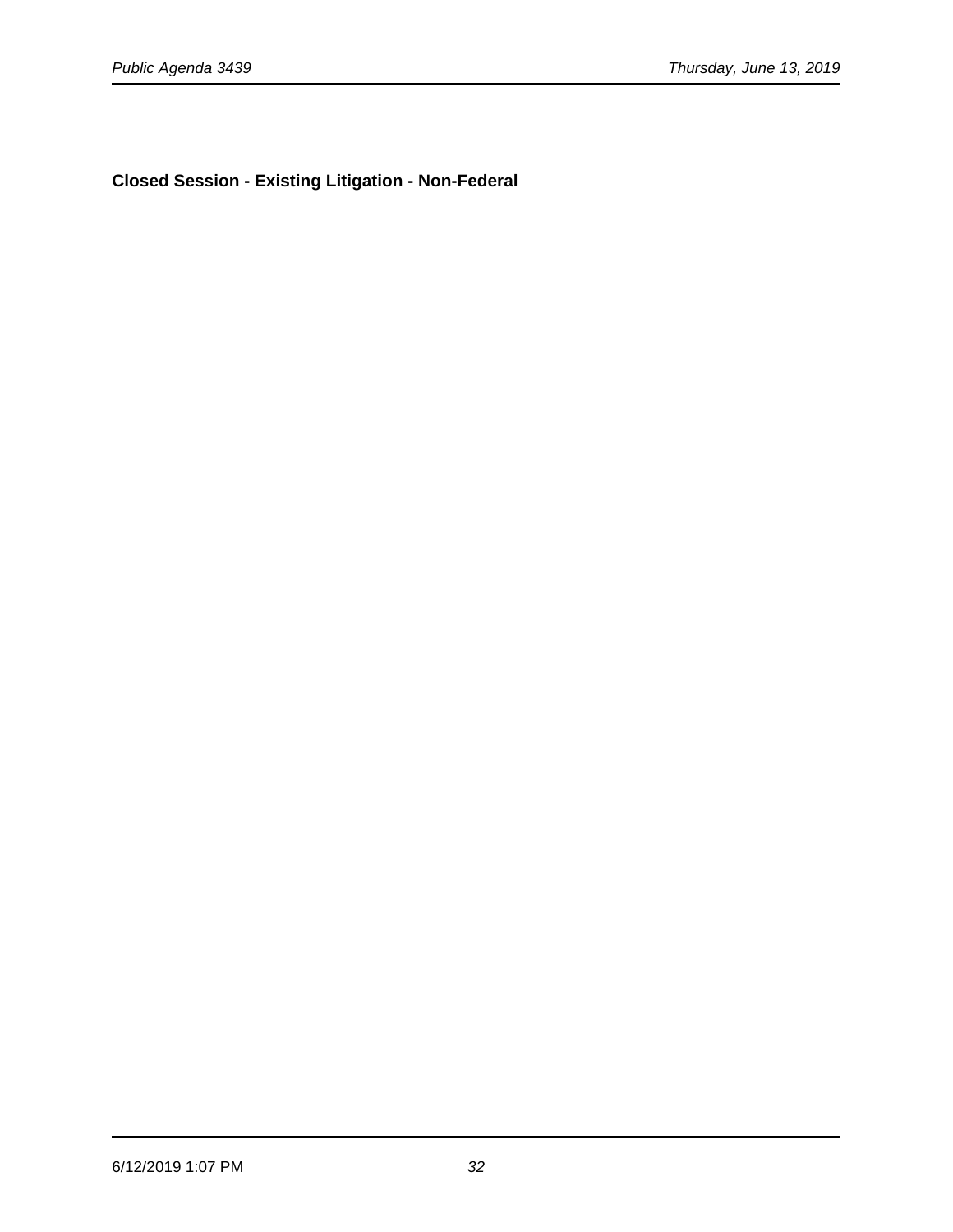# **Closed Session - Appeals from Presiding Officer's Decisions**

Discussion of Appeals of Presiding Officer's Decision.

Pub. Util. Code § 1701.2(h), allows a Presiding Officer's Decision to be considered in Closed Session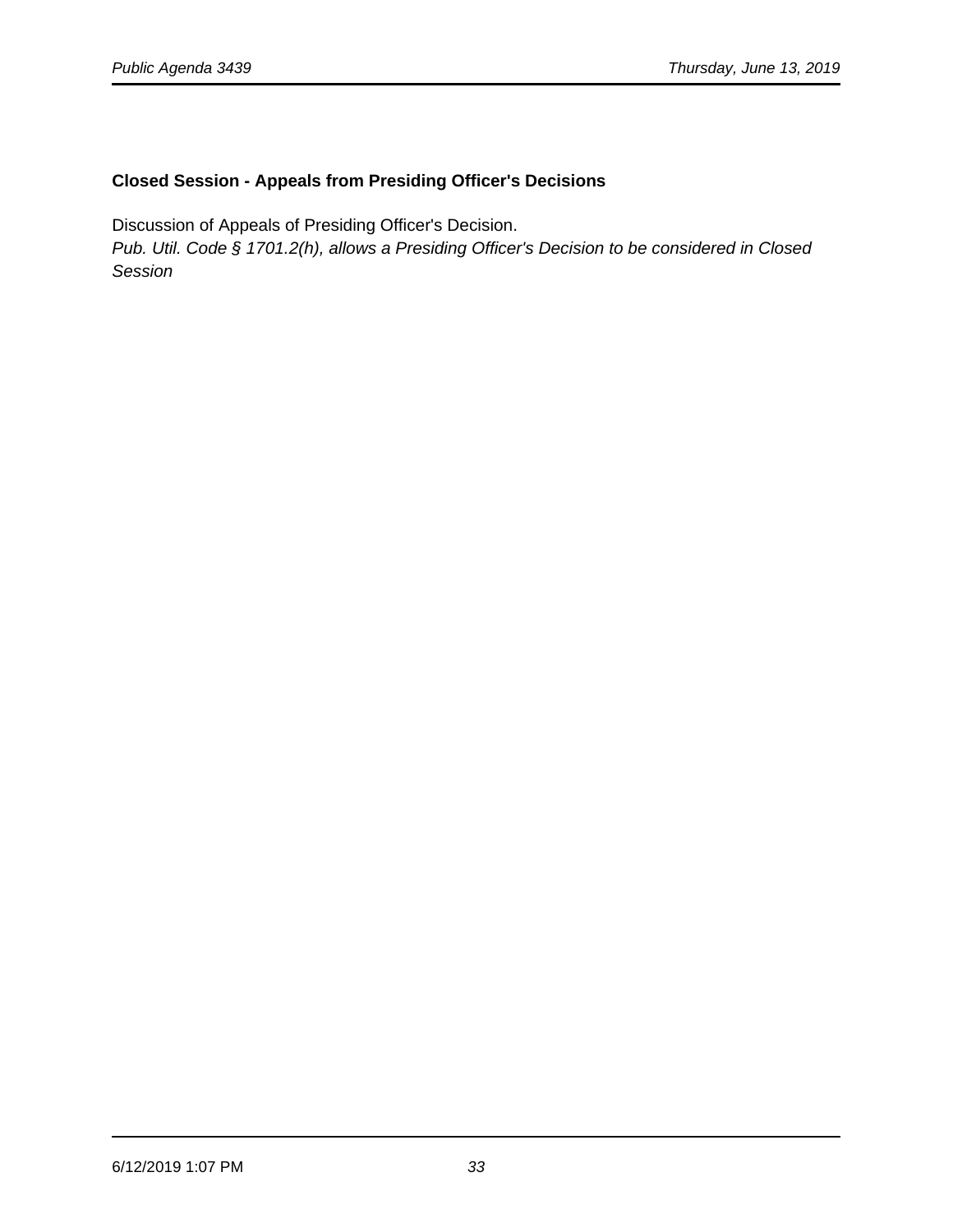**Closed Session - Federal**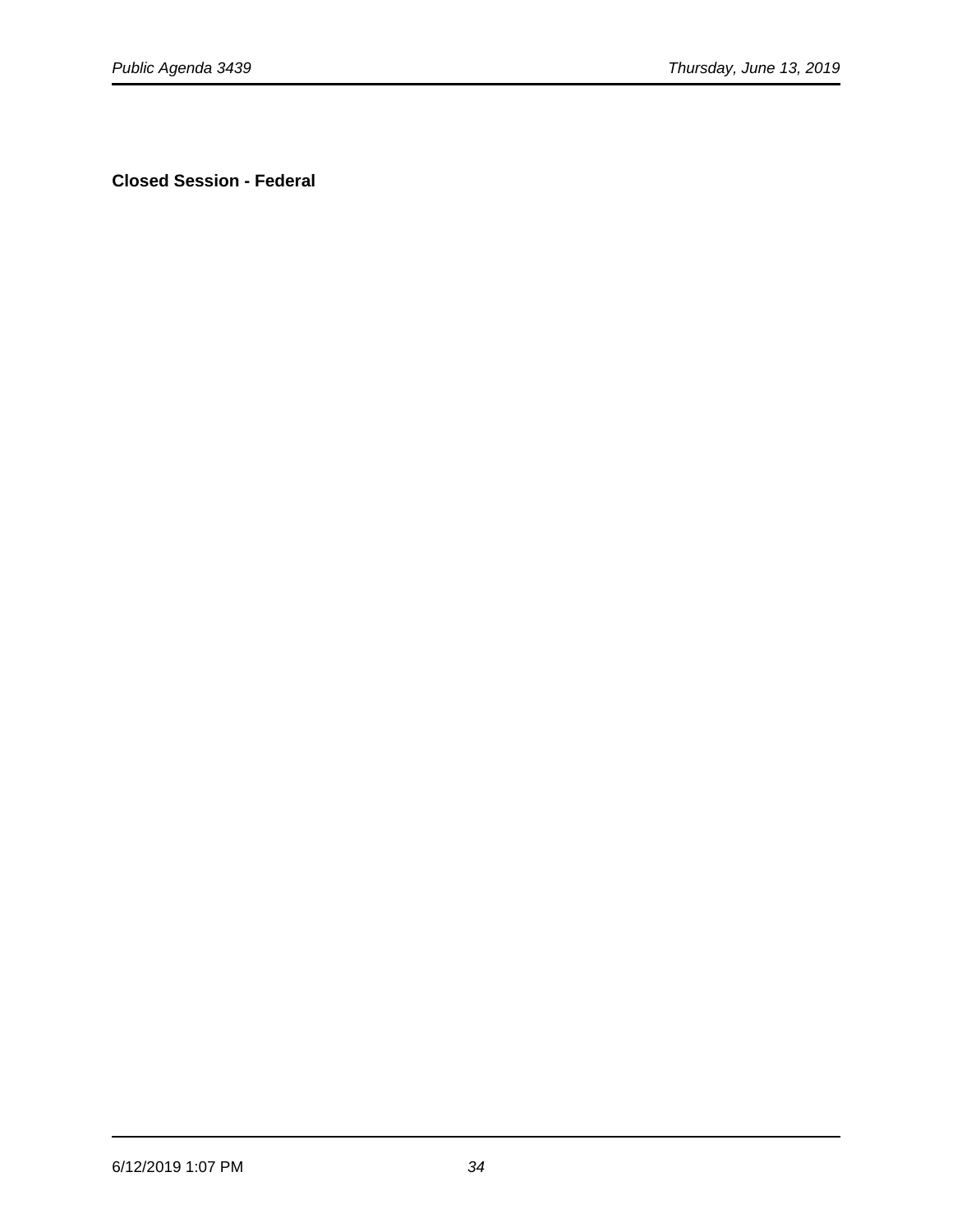# **Closed Session - Existing Litigation - Federal**

Existing Litigation - Federal

30 **Conference with Legal Counsel - Existing Litigation**  [17479] Case No. 19-30088, No. 19-30089 - Related matters.

In re: PG&E Corporation Case, debtor. Case No. 19-30088; In re: Pacific Gas and Electric Company, Debtor. Case No 19-30089; United States Bankruptcy Court Northern District of California San Francisco Division.

Gov. Code § 11126(e)(2)(A), allows this item to be considered in Closed Session.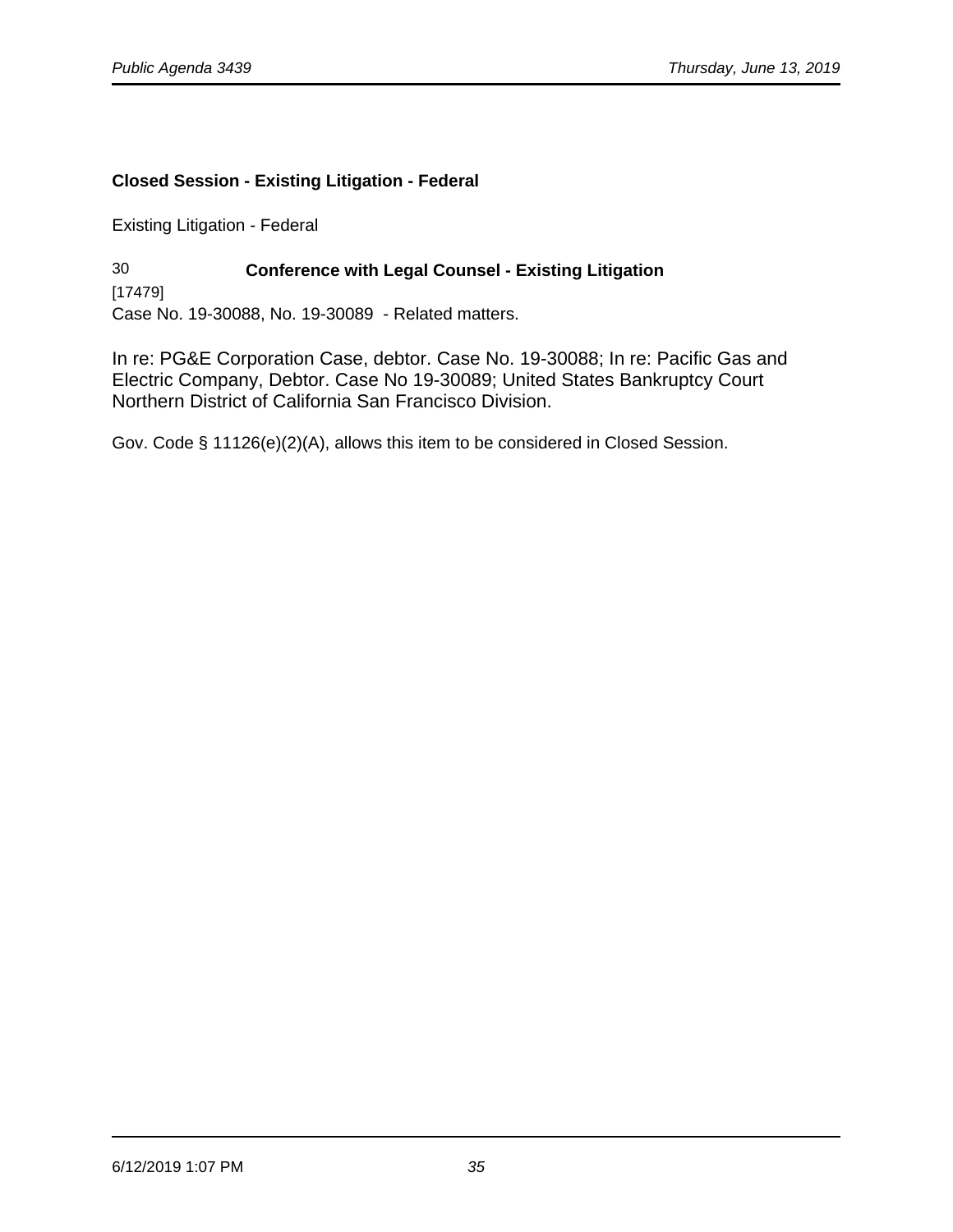# **Closed Session - Initiation of Litigation - Non-Federal**

Consideration of possible Commission initiation of, or intervention in, litigation. Gov. Code § 11126(e)(2)(C)(i) and/or § 11126(d)(2), allows this item to be considered in Closed Session.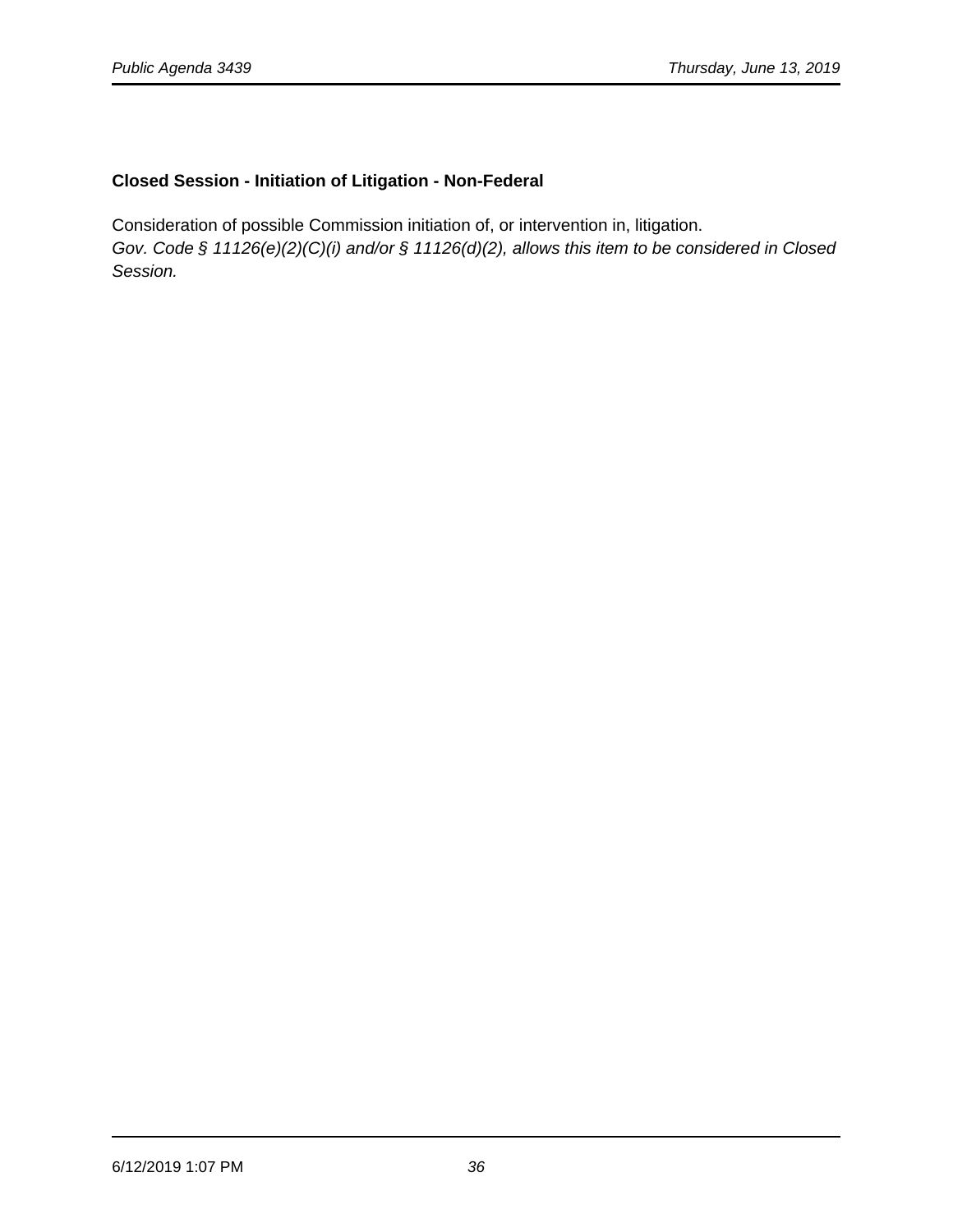# **Closed Session - Initiation of Litigation - Federal**

Consideration of possible Commission initiation of, or intervention in, federal agency or court proceedings.

Gov. Code § 11126(e)(2)(C)(i), allows this item to be considered in Closed Session.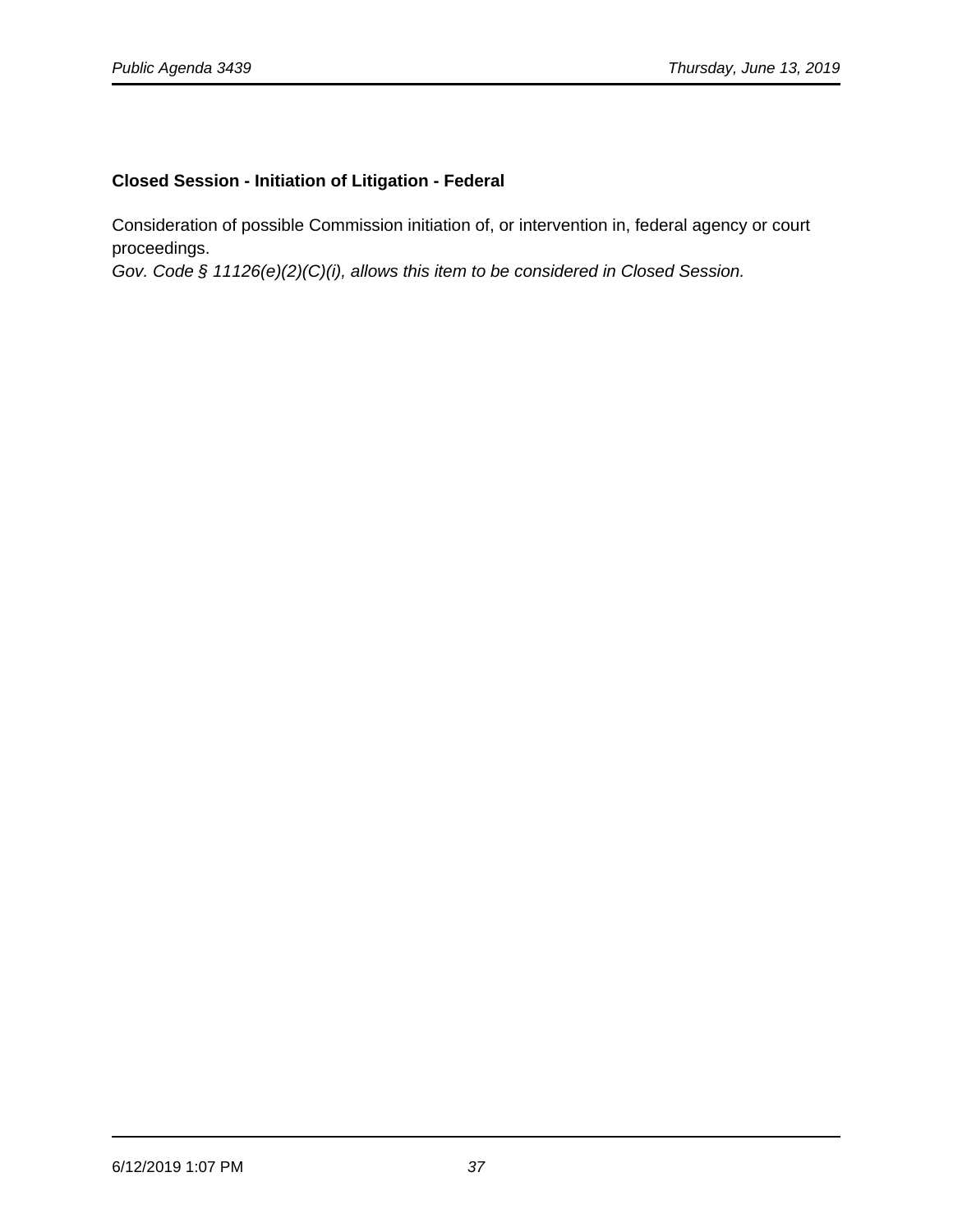# **Closed Session - Threatened Litigation - Non-Federal**

Significant exposure to litigation

Gov. Code § 11126(e)(2)(B), allows this item to be considered in Closed Session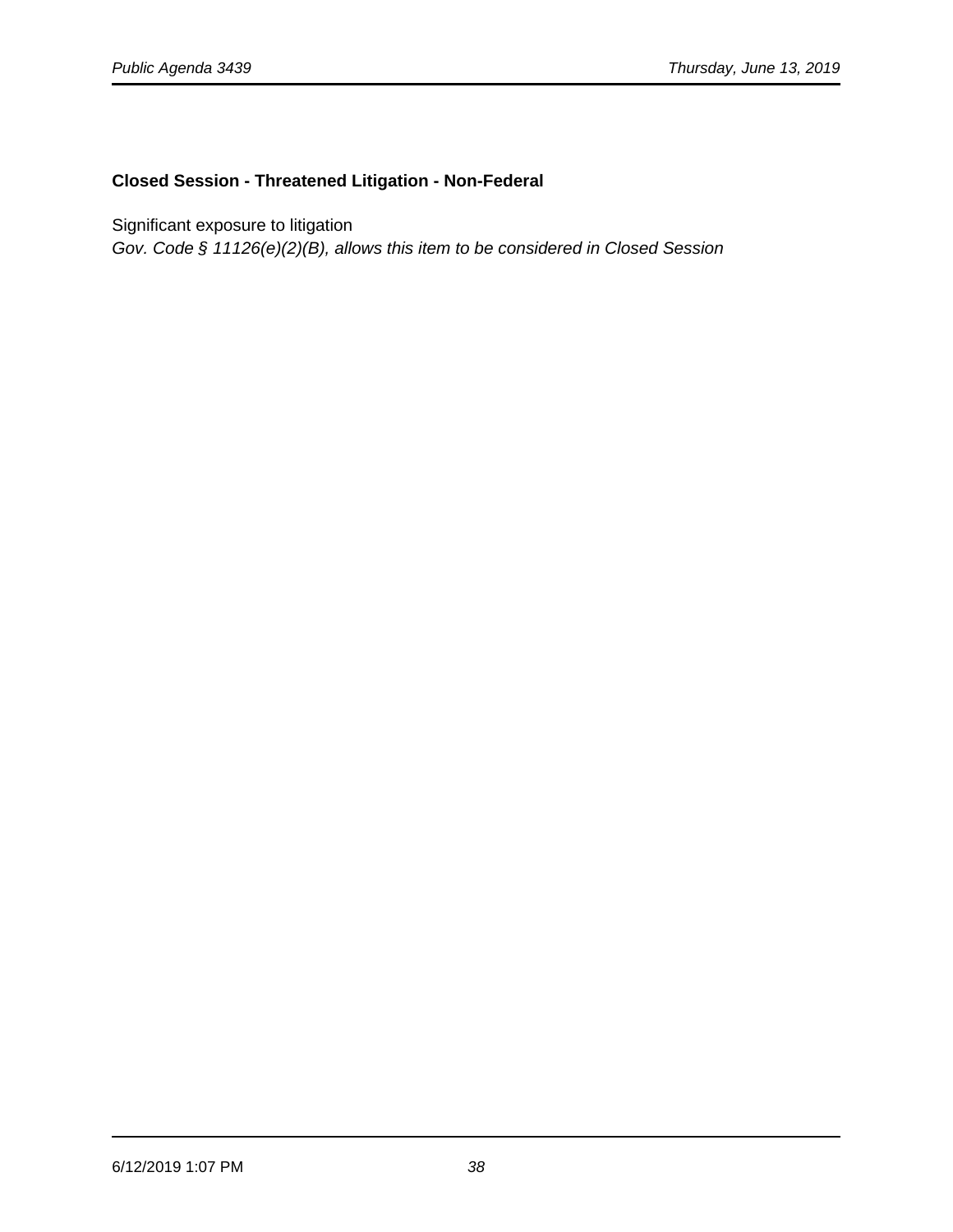# **Closed Session - Threatened Litigation - Federal**

Significant exposure to litigation in federal agency or court proceedings. Gov. Code § 11126(e)(2)(B), allows this item to be considered in Closed Session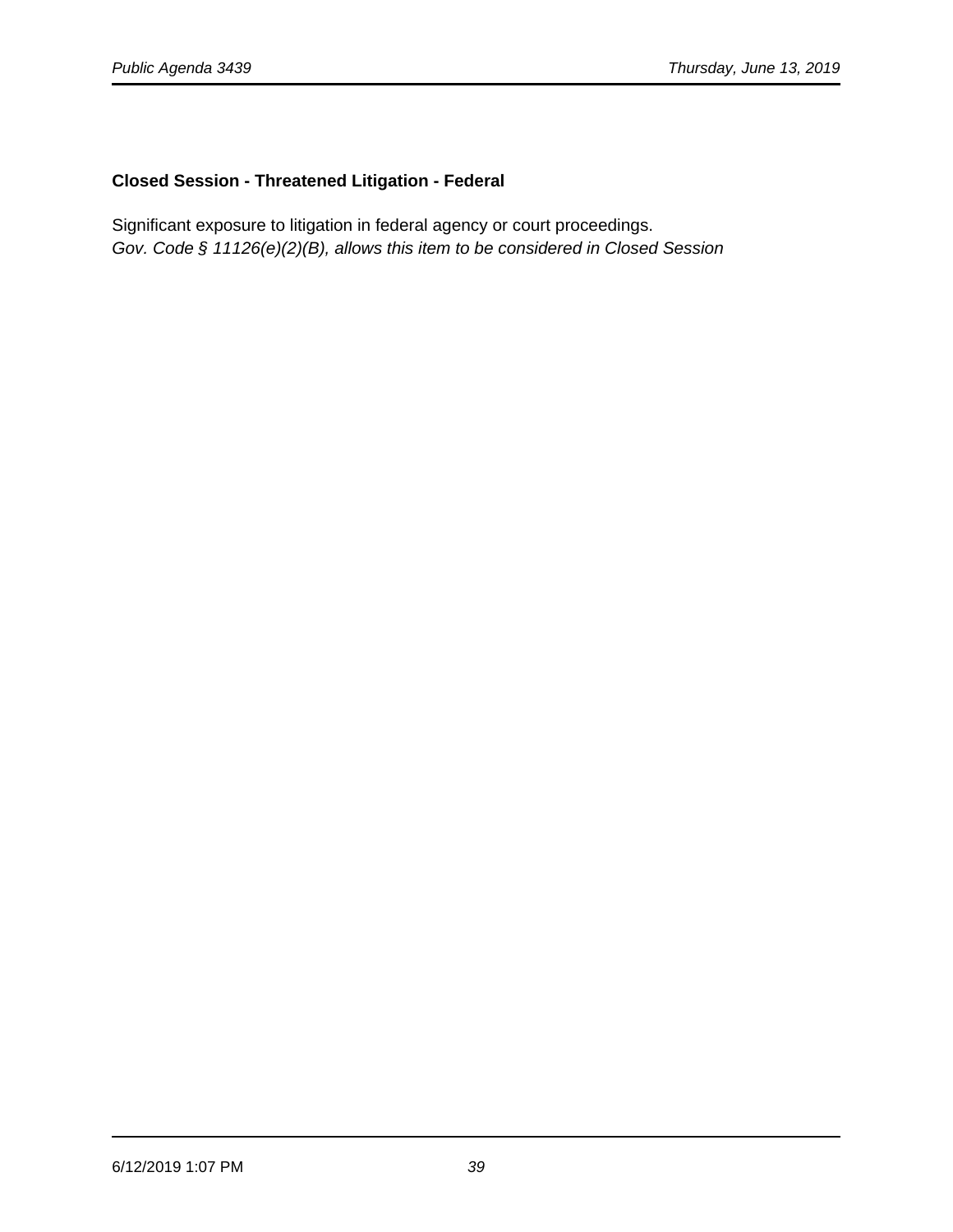# **Closed Session - FERC Docket No. EL00-95-000, et al.**

Conference with Legal Counsel - Existing Litigation; San Diego Gas & Electric Co., FERC Docket No. EL00-95, Investigation of Practices of the California Independent System Operator and the California Power Exchange, FERC Docket EL00-98, and related dockets, CPUC v. FERC, Ninth Circuit Nos. 01-71051, et al., and 01-71934, et al., and related dockets.

Gov. Code § 11126(e)(2)(A), allows this item to be considered in Closed Session.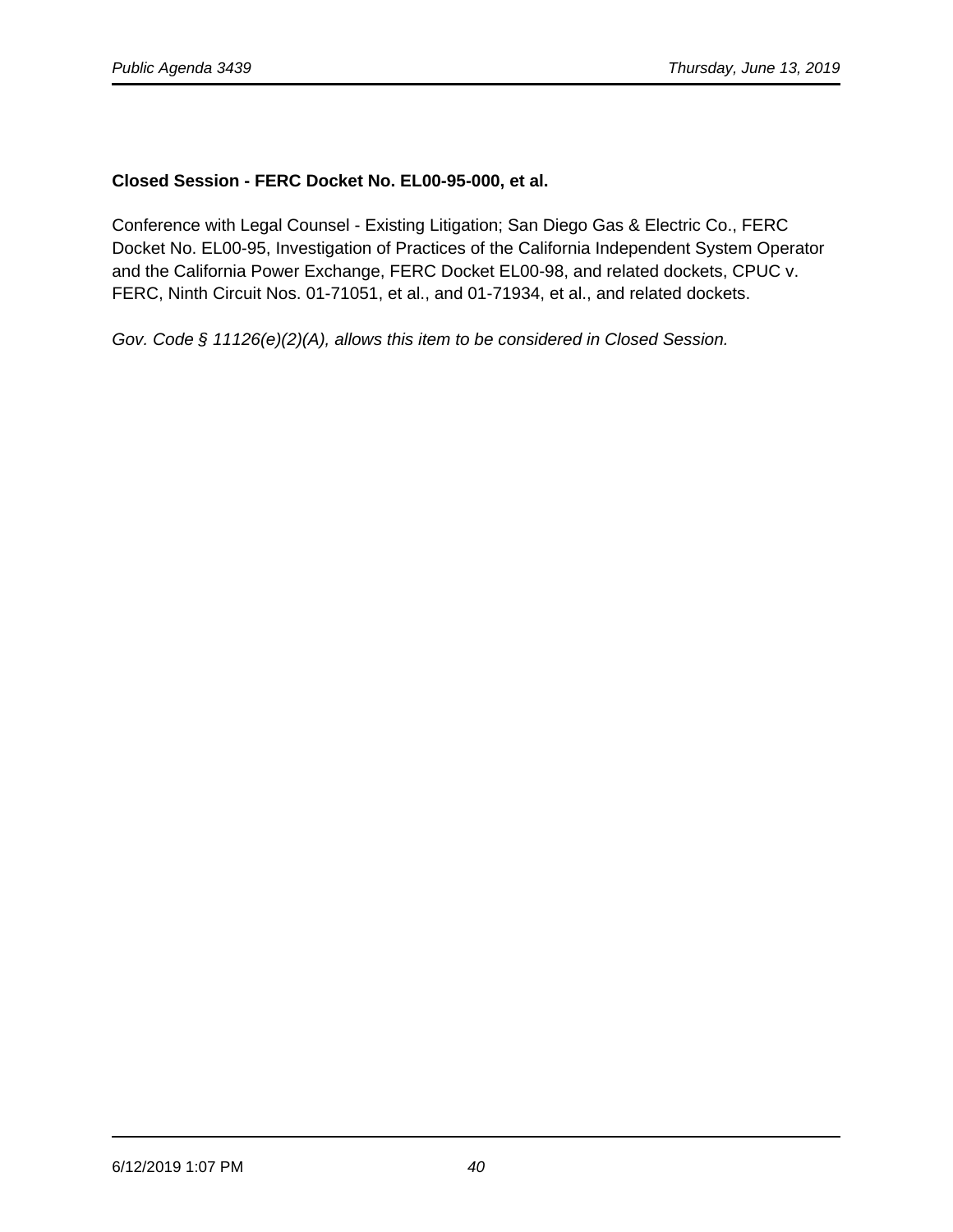# **Closed Session - Administrative Matters**

Consideration and discussion of administrative matters.

Public Utilities Code section 1701.1(f) allows this item to be considered in Closed Session.